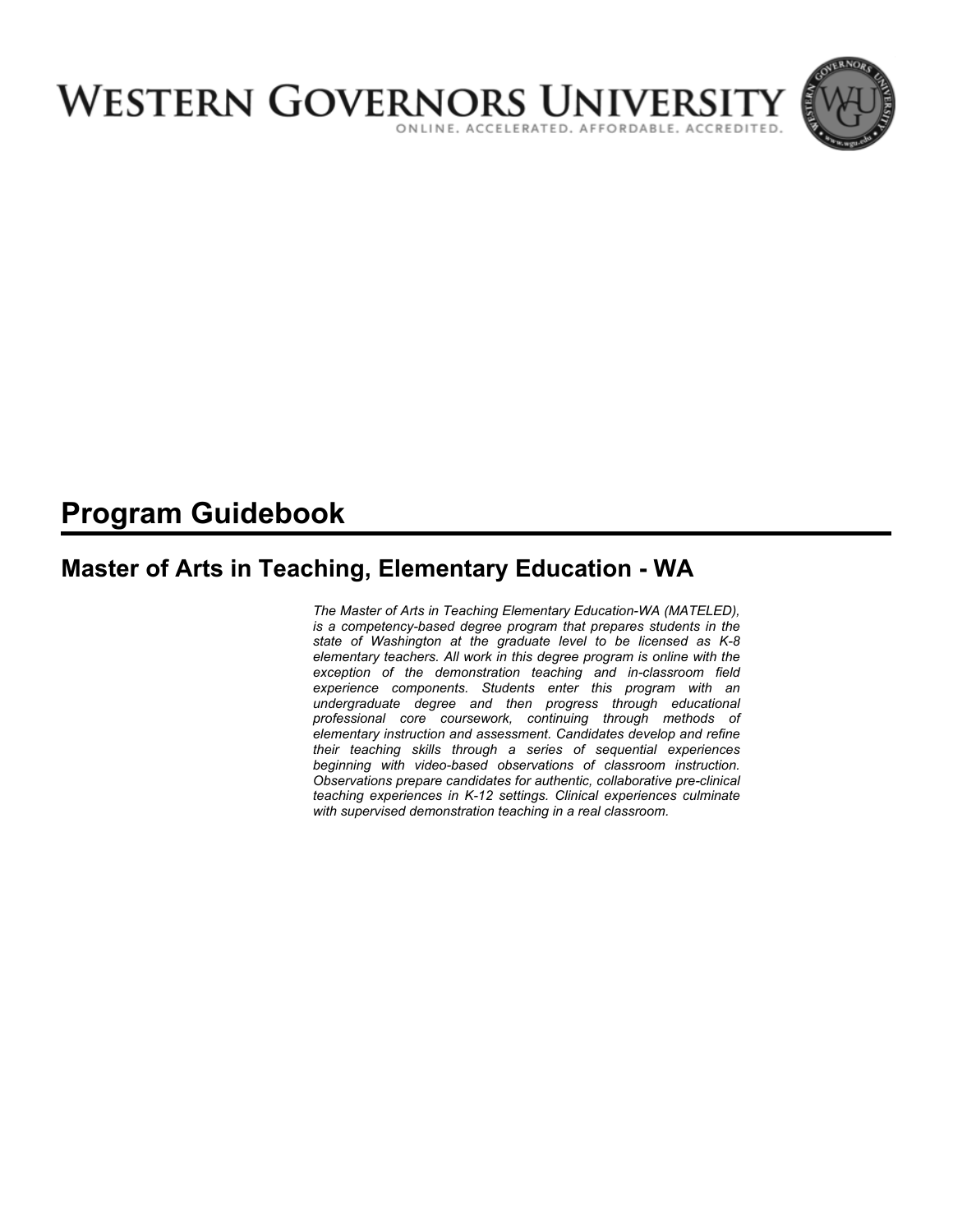# **Understanding the Competency-Based Approach**

Practically speaking, how do competency-based programs like those offered at Western Governors University (WGU) work? Unlike traditional universities, WGU does not award degrees based on completion of a certain number of credit hours or a certain set of required courses. Instead, you will earn your degree by demonstrating your skills, knowledge, and understanding of important concepts.

Progress through a degree program is governed not by the amount of time you spend in class but by your ability to demonstrate mastery of competencies as you complete required courses. Of course, you will need to engage in learning experiences as you review competencies or develop knowledge and skills in areas in which you may be weak. To help you acquire the knowledge and skills you need to complete your courses and program, WGU provides a rich array of learning resources. Your program mentor will work closely with you to help you understand the competencies required for your program and to help you create a schedule for completing your courses. You will also work closely with course instructors as you engage in each of your courses. As subject matter experts, course instructors will guide you through the content you must master to pass the course assessments.

The benefit of this competency-based system is that enables students who are knowledgeable about a particular subject to make accelerated progress toward completing a degree, even if they lack college experience. You may have gained skills and knowledge of a subject while on the job, accumulated wisdom through years of life experience, or already taken a course on a particular subject. WGU will award your degree based on the skills and knowledge that you possess and can demonstrate—not the number of credits hours on your transcript.

## **Accreditation**

Western Governors University is the only university in the history of American higher education to have earned accreditation from four regional accrediting commissions. WGU's accreditation was awarded by (1) the Northwest Commission on Colleges and Universities, (2) the Higher Learning Commission of the North Central Association of Colleges and Schools, (3) the Accrediting Commission for Community and Junior Colleges of the Western Association of Schools and Colleges, and (4) the Accrediting Commission for Senior Colleges and Universities of the Western Association of Schools and Colleges. The university's accreditation status is now managed by the Northwest Commission on Colleges and Universities (NWCCU), which reaffirmed WGU's accreditation in February 2020. The WGU Teachers College is accredited at the initial-licensure level by the Council for the Accreditation of Educator Preparation (CAEP) and by the Association of Advancing Quality in Educator Preparation (AAQEP) . The nursing programs are accredited by the Commission on Collegiate Nursing Education (CCNE). The Health Information Management program is accredited by the Commission on Accreditation for Health Informatics and Information Management Education (CAHIIM). The College of Business programs are accredited by the Accreditation Council for Business Schools and Programs (ACBSP).

## **The Degree Plan**

The focus of your program is your personalized Degree Plan. The Degree Plan is a detailed blueprint of the courses you will need to complete in order to earn your degree. The Degree Plan also lays out the accompanying learning resources and assessments that compose your program. The list of courses in the Degree Plan is often referred to as the standard path. The amount of time it takes to complete your program depends on both the amount of new information you need to learn and the amount of time you plan to devote each week to study.

Students vary widely in the specific skills and information they need to learn. For example, some students may be highly knowledgeable in a particular subject matter and would not need to engage in new learning opportunities. Other students may find that portions of the program require them to learn new information and that they need to take an online class or participate in a study module to acquire the knowledge and skills needed to fulfill program competencies in that area. Some individuals may be able to devote as little as 15–20 hours per week to the program, while others may need to devote more time. For this reason,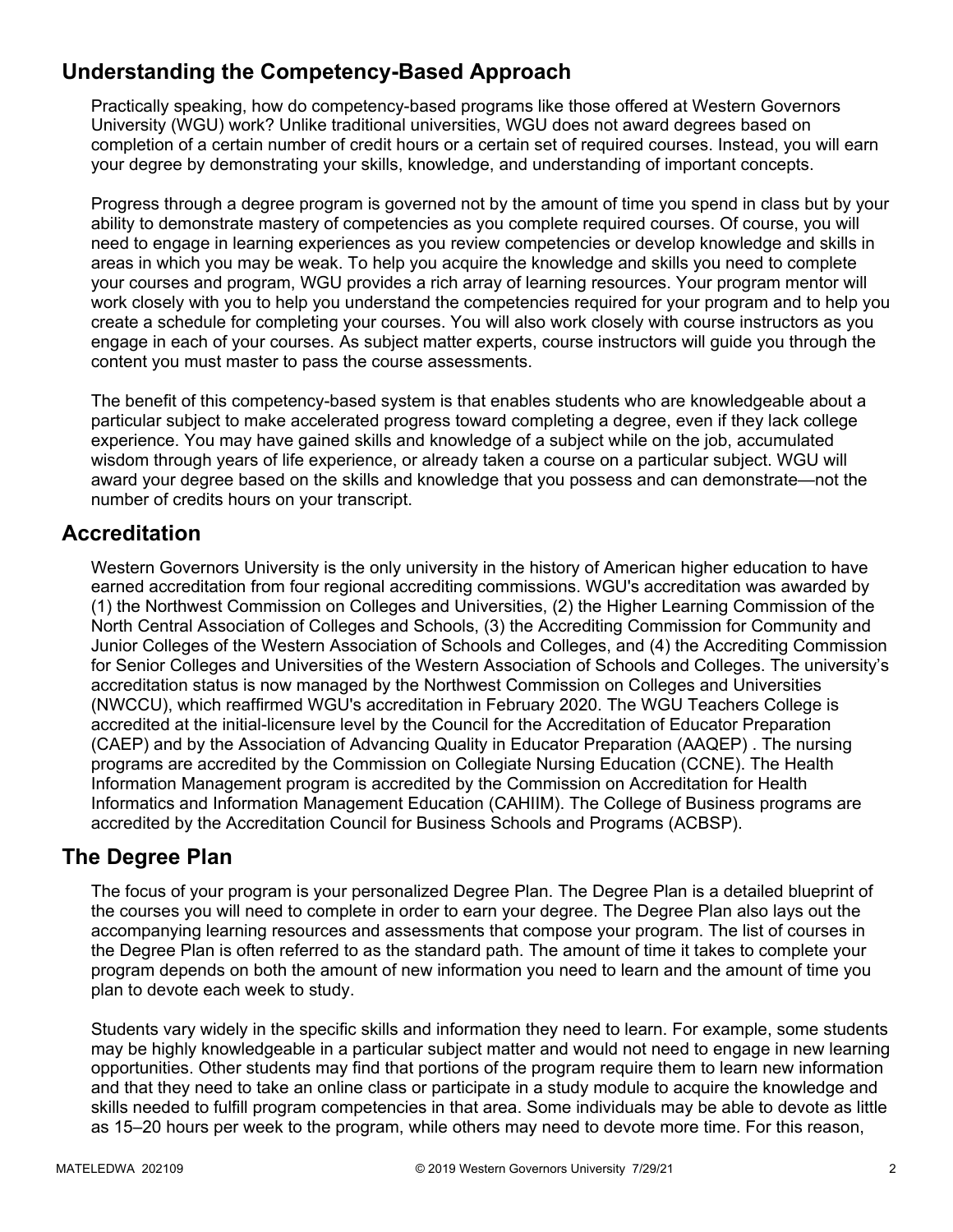pre-assessments are there to help your program mentor form a profile of your prior knowledge and create a personalized Degree Plan.

## **How You Will Interact with Faculty**

At WGU, faculty serve in specialized roles, and they will work with you individually to provide the guidance, instruction, and support you will need to succeed and graduate. As a student, it is important for you to take advantage of this support. It is key to your progress and ultimate success.

Upon your enrollment, you will be assigned a program mentor—an expert in your field of study who will provide you with regular program-level guidance and support from the day you start until the day you graduate. Your program mentor will set up regular telephone appointments (weekly at first) with you, which you will be expected to keep. The mentor will review program competencies with you and work with you to develop a plan and schedule for your coursework. Your program mentor will serve as your main point of contact throughout your program—helping you set weekly study goals, recommending specific learning materials, telling you what to expect in courses, and keeping you motivated. In addition to regular calls, your program mentor is available to help you resolve questions and concerns as they arise.

For many of the courses at WGU, you will be required to complete performance assessments. These include reports, papers, presentations, and projects that let you demonstrate your mastery of the required competencies. A separate group of faculty members, called evaluators, will review your work to determine whether it meets requirements. Evaluators are also subject matter experts in their field of evaluation. If your assessment needs further work before it "passes," these evaluators, who review your work anonymously, will provide you with instructional feedback to help you meet evaluation standards and allow you to advance.

## **Connecting with Other Mentors and Fellow Students**

As you proceed through your Degree Plan, you will have direct contact with multiple faculty members. These communications can take a variety of forms, including participation in one-on-one discussions, chats in the learning communities, and live cohort and webinar opportunities. As a WGU student, you will have access to your own personal MyWGU Student Portal, which will provide a gateway to your courses of study, learning resources, and learning communities where you will interact with faculty and other students.

The learning resources in each course are specifically designed to support you as you develop competencies in preparation for your assessments. These learning resources may include reading materials, videos, tutorials, cohort opportunities, community discussions, and live discussions that are guided by course instructors who are experts in their field. You will access your program community during your orientation course to network with peers who are enrolled in your program and to receive continued support through professional enrichment and program-specific chats, blogs, and discussions. WGU also provides Student Services associates to help you and your program mentor solve any special problems that may arise.

## **Orientation**

The WGU orientation course focuses on acquainting you with WGU's competency-based model, distance education, technology, and other resources and tools available for students. You will also utilize WGU program and course communities, participate in activities, and get to know other students at WGU. The orientation course must be completed before you can start your first term at WGU.

## **Transferability of Prior College Coursework**

Because WGU is a competency-based institution, it does not award degrees based on credits but rather on demonstration of competency. WGU undergraduate programs may accept transfer credits or apply a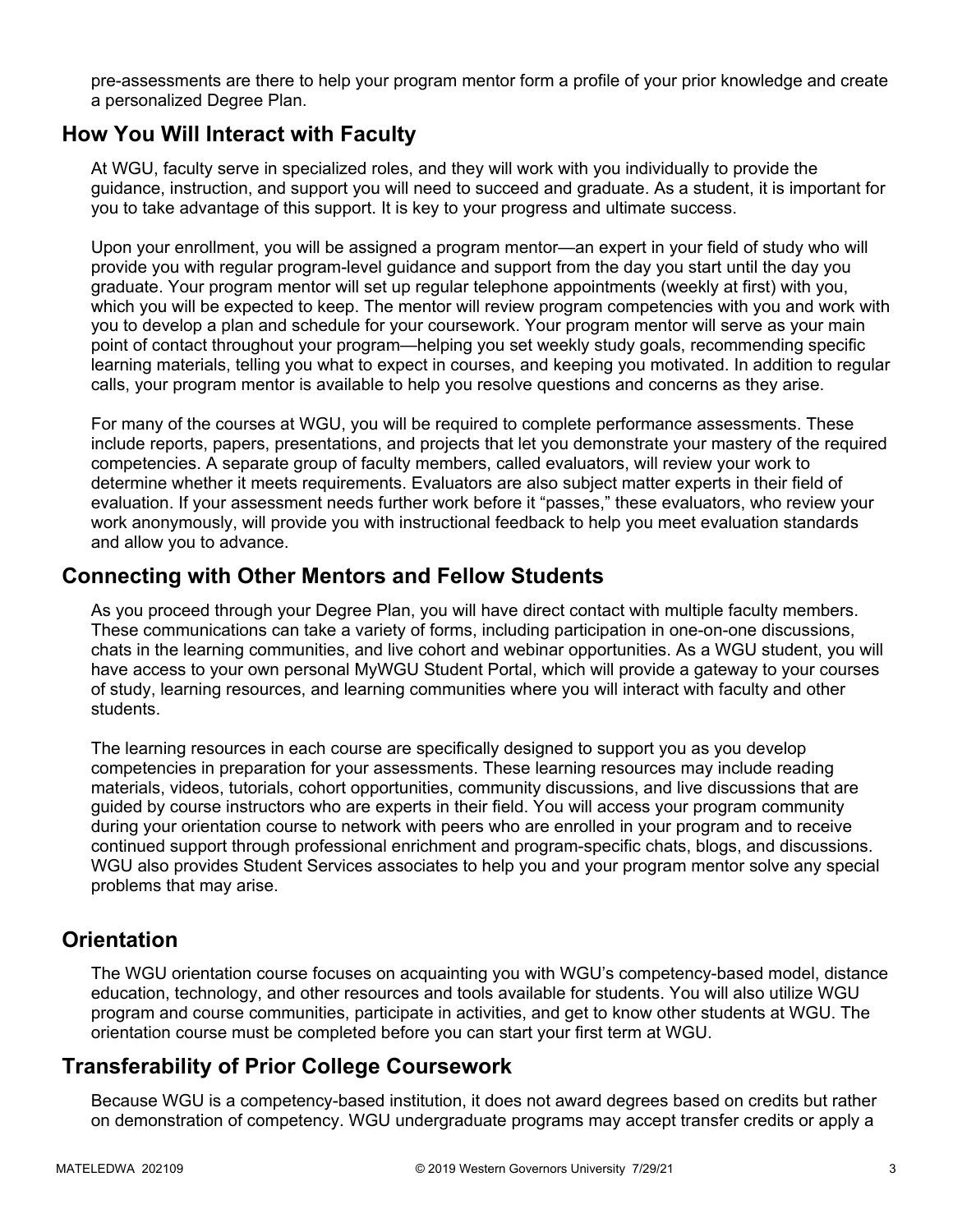'Requirement Satisfied' (RS) in some cases. Refer to your specific program transfer guidelines to determine what can be satisfied by previously earned college credits. In most cases, WGU does not accept college transfer credits at the graduate (master's) level. Students entering graduate programs must have their undergraduate degree transcripts verified before being admitted to WGU. In addition to a program's standard course path, there may be additional state-specific requirements.

#### [Click here for the Student Handbook](http://cm.wgu.edu/)

WGU does not waive any requirements based on a student's professional experience and does not perform a "résumé review" or "portfolio review" that will automatically waive any degree requirements. Degree requirements and transferability rules are subject to change in order to keep the degree content relevant and current.

Remember, WGU's competency-based approach lets you take advantage of your knowledge and skills, regardless of how you obtained them. Even when you do not directly receive credit, the knowledge you possess may help you accelerate the time it takes to complete your degree program.

## **Continuous Enrollment, On Time Progress, and Satisfactory Academic Progress**

WGU is a "continuous enrollment" institution, which means you will be automatically enrolled in each of your new terms while you are at WGU. Each term is six months long. Longer terms and continuous enrollment allow you to focus on your studies without the hassle of unnatural breaks between terms that you would experience at a more traditional university. At the end of every six-month term, you and your program mentor will review the progress you have made and revise your Degree Plan for your next sixmonth term.

WGU requires that students make measurable progress toward the completion of their degree programs every term. We call this "On-Time Progress," denoting that you are on track and making progress toward on-time graduation. As full-time students, graduate students must enroll in at least 8 competency units each term, and undergraduate students must enroll in at least 12 competency units each term. Completing at least these minimum enrollments is essential to On-Time Progress and serves as a baseline from which you may accelerate your program. We measure your progress based on the courses you are able to pass, not on your accumulation of credit hours or course grades. Every time you pass a course, you are demonstrating that you have mastered skills and knowledge in your degree program. For comparison to traditional grading systems, passing a course means you have demonstrated competency equivalent to a "B" grade or better.

WGU assigns competency units to each course in order to track your progress through the program. A competency unit is equivalent to one semester credit of learning. Some courses may be assigned 3 competency units while others may be as large as 12 competency units.

Satisfactory Academic Progress (SAP) is particularly important to students on financial aid because you must achieve SAP in order to maintain eligibility for financial aid. We will measure your SAP quantitatively by reviewing the number of competency units you have completed each term. In order to remain in good academic standing, you must complete at least 66.67% of the units you attempt over the length of your program—including any courses you add to your term to accelerate your progress. Additionally, during your first term at WGU you must pass at least 3 competency units in order to remain eligible for financial aid. We know that SAP is complex, so please contact a financial aid counselor should you have additional questions. \*Please note: The Endorsement Preparation Program in Educational Leadership is not eligible for federal financial aid.

### **Courses**

Your Degree Plan includes courses needed to complete your program. To obtain your degree, you will be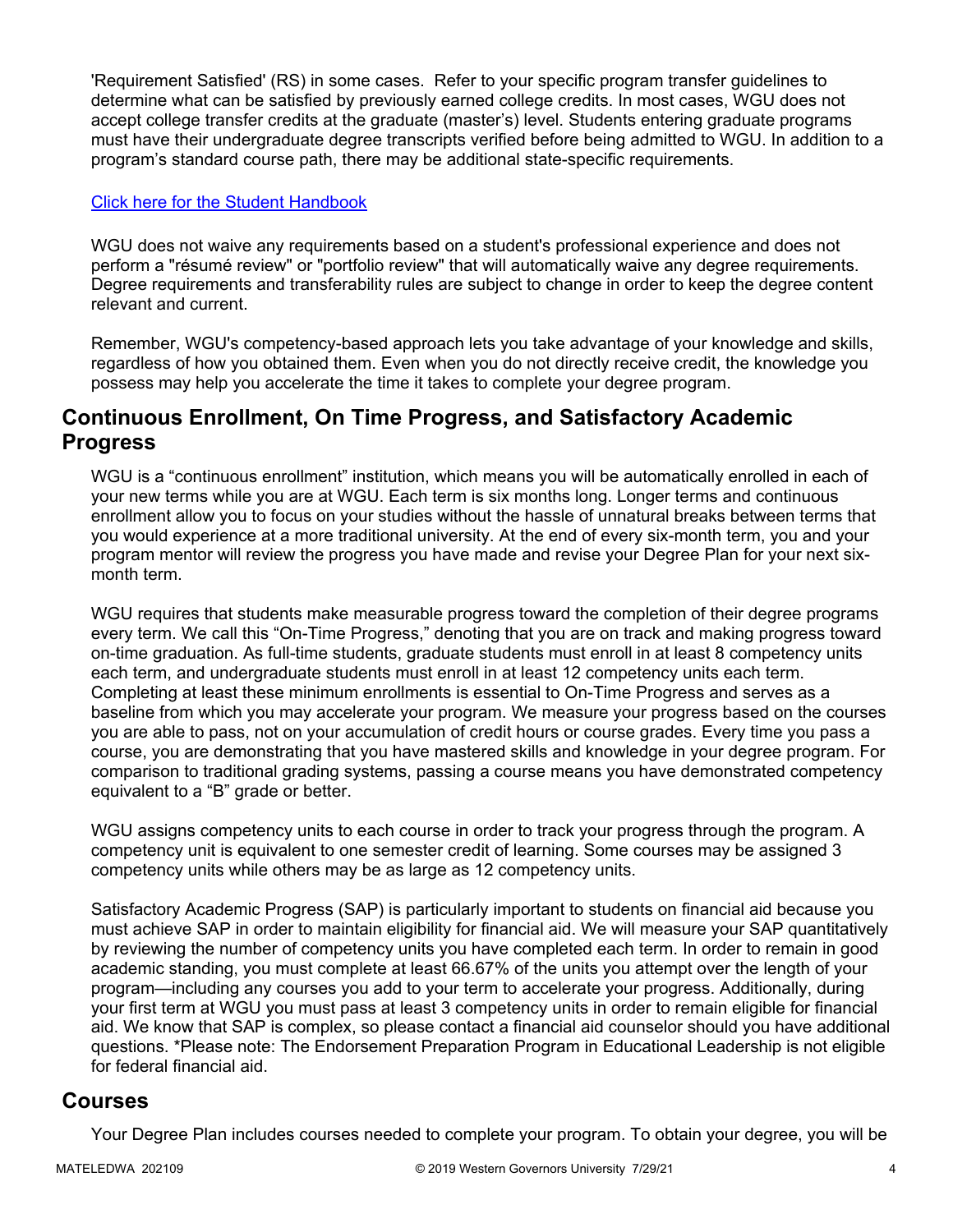required to demonstrate your skills and knowledge by completing the assessment(s) for each course. In general there are two types of assessments: performance assessments and objective assessments. Performance assessments contain, in most cases, multiple scored tasks such as projects, essays, and research papers. Objective assessments include multiple-choice items, multiple-selection items, matching, short answer, drag-and-drop, and point-and-click item types, as well as case study and videobased items. Certifications verified through third parties may also be included in your program. More detailed information about each assessment is provided in each course of study.

# **External Content & Basic Skills Exams**

Western Governors University requires that candidates pass the state-mandated content exam that aligns with their WGU program in addition to a basic skills exam (initial licensure programs only). Specific information regarding required content and basic skills exams required for each program and state can be found in the WGU Student Handbook. In many cases, it is the candidates' responsibility to register and pay for the required exams and submit their official passing score reports to WGU.

## **State Licensure Requirements**

Many states have specific licensure requirements that are not part of WGU programs that you will have to fulfill in addition to the degree requirements of your program. These state licensure requirements might include, but are not limited to: subject-specific licensure exams, state-specific teacher performance assessments, course work related to state history, basic skills exams, and background clearances. The WGU Student Handbook outlines the credentialing requirements of each state. Teacher candidates should consult the applicable section to become familiar with their state's expectations regarding licensure.

# **Learning Resources**

WGU works with many different educational partners, including enterprises, publishers, training companies, and higher educational institutions, to provide high-quality and effective learning resources that match the competencies you are developing. These vary in type, and may be combined to create the best learning experience for your course. A learning resource can be an e-textbook, online module, study guide, simulation, virtual lab, tutorial, or a combination of these. The cost of most learning resources are included in your tuition and Learning Resource Fee. They can be accessed or enrolled for through your courses. Some degree-specific resources are not covered by your tuition, and you will need to cover those costs separately. WGU also provides a robust library to help you obtain additional learning resources, as needed.

#### Mobile Compatibility:

The following article provides additional details about the current state of mobile compatibility for learning resources at WGU. It includes a list that can be referenced to determine the mobile friendliness of all core course materials used in a program.

[Student Handbook article: Can I use my mobile device for learning resources?](https://cm.wgu.edu/t5/Frequently-Asked-Questions/Can-I-use-my-mobile-device-for-learning-resources/ta-p/396)

## **Standard Path**

As previously mentioned, competency units (CUs) have been assigned to each course in order to measure your academic progress. If you are an undergraduate student, you will be expected to enroll in a minimum of 12 competency units each term. Graduate students are expected to enroll in a minimum of 8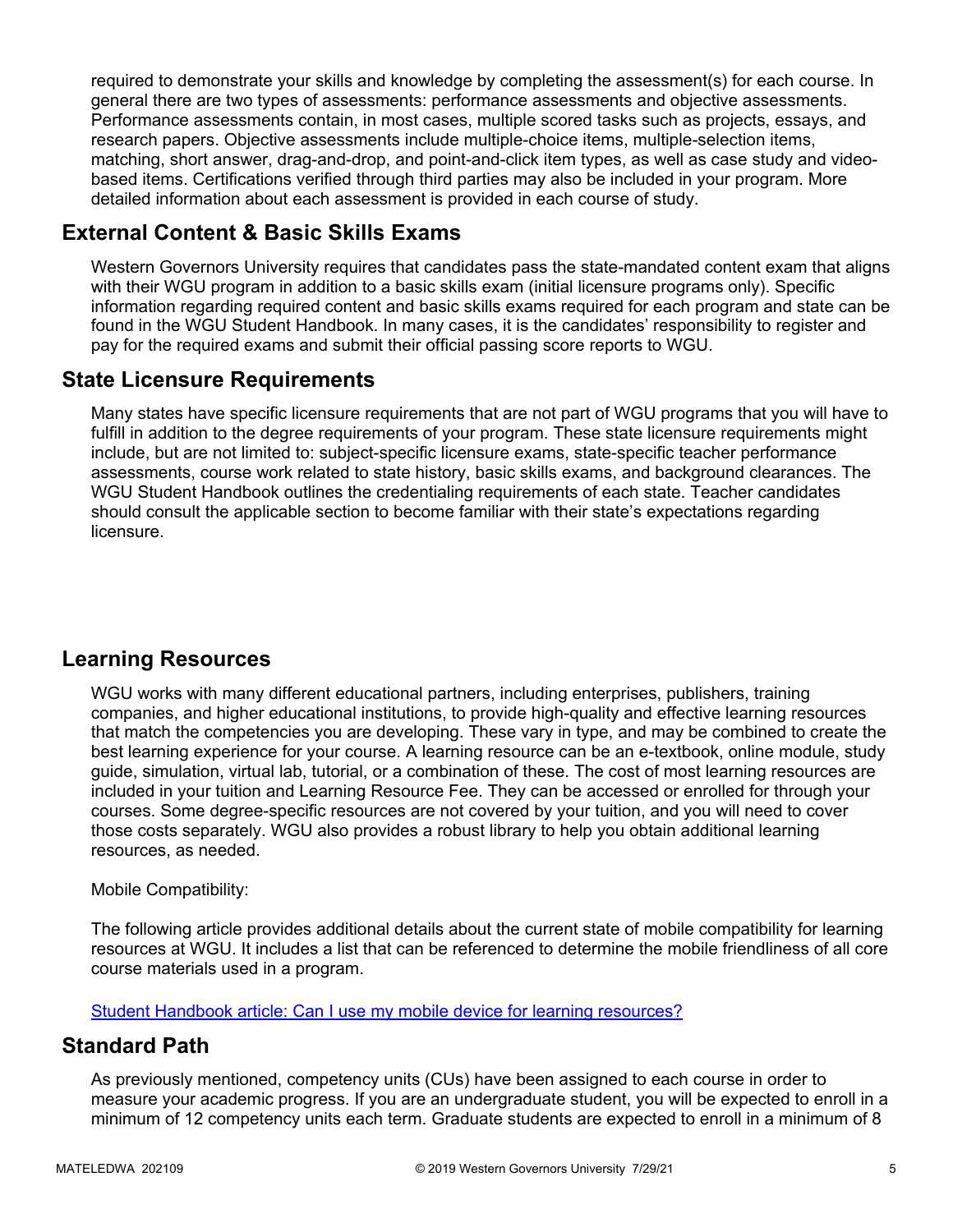competency units each term. A standard plan for a student for this program who entered WGU without any transfer units would look similar to the one on the following page. Your personal progress can be faster, but your pace will be determined by the extent of your transfer units, your time commitment, and your determination to proceed at a faster rate.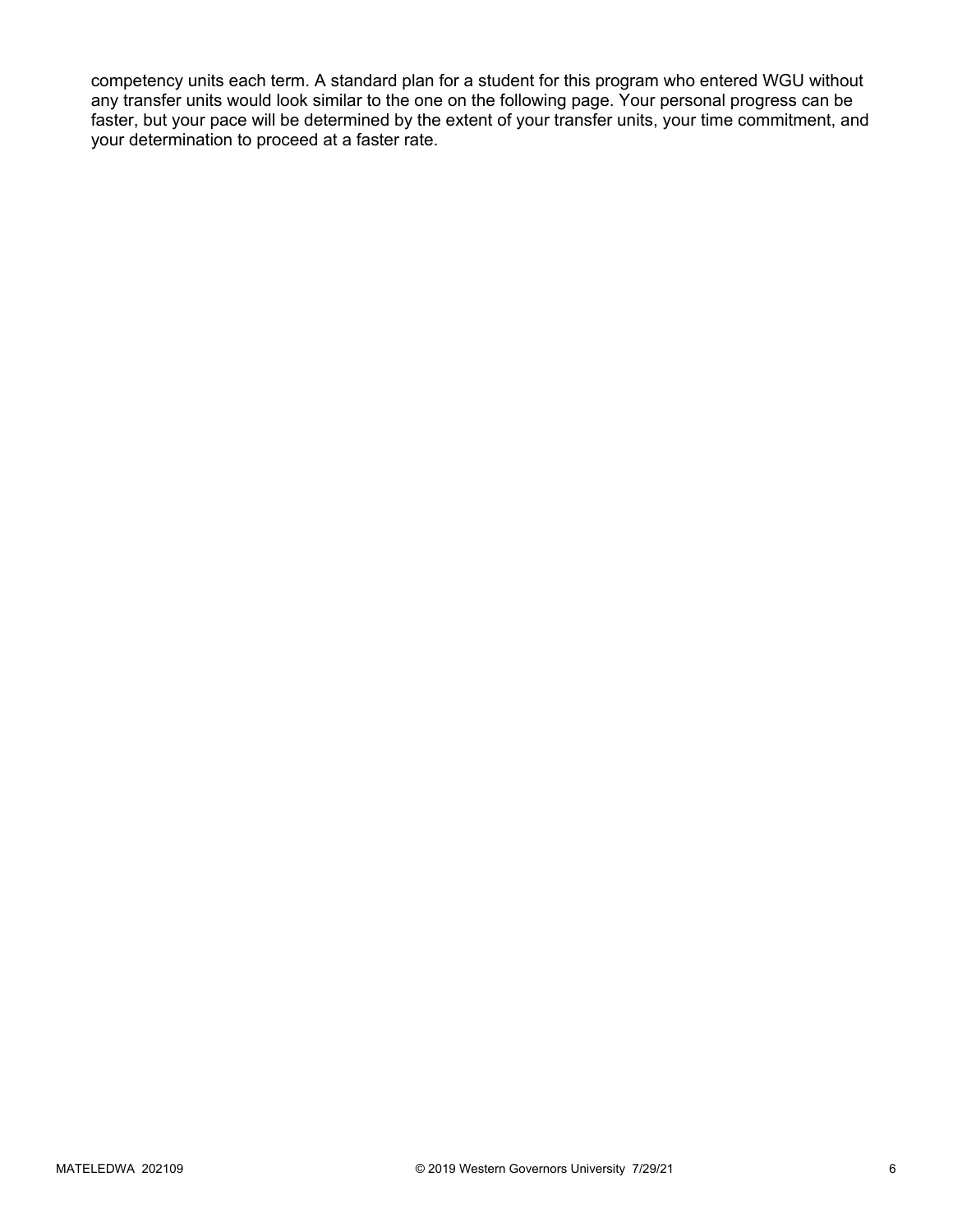# **Standard Path** *for* **Master of Arts in Teaching, Elementary Education - WA**

| <b>Course Description</b>                                                            | <b>CU<sub>s</sub></b> |
|--------------------------------------------------------------------------------------|-----------------------|
| Foundations of Education                                                             | 2                     |
| Educational Psychology and Human Development of Children and Adolescents             | 4                     |
| Schools as Communities of Care                                                       | 2                     |
| Survey of Pacific Northwest History for Educators                                    | 2                     |
| <b>Essential Practices for Supporting Diverse Learners</b>                           | 3                     |
| Creating and Managing Engaging Learning Environments                                 | 2                     |
| Curriculum, Instruction, and Assessment                                              | 2                     |
| <b>Assessing Student Learning</b>                                                    | $\overline{2}$        |
| Using Educational Technology for Teaching and Learning                               | 2                     |
| Mathematics for Elementary Educators                                                 | 2                     |
| <b>Elementary Mathematics Methods</b>                                                | $\overline{2}$        |
| Language Arts Instruction and Intervention                                           | $\overline{2}$        |
| <b>Elementary Reading Methods and Interventions</b>                                  | 2                     |
| <b>Elementary Science Methods</b>                                                    | $\overline{2}$        |
| Application of Elementary Social Studies Methods                                     | 1                     |
| Application of Elementary Physical Education and Health Methods                      | 1                     |
| Application of Elementary Visual and Performing Arts Methods                         | 1                     |
| <b>Elementary Disciplinary Literacy</b>                                              | 2                     |
| <b>Children's Literature</b>                                                         | $\overline{2}$        |
| Preclinical Experiences in Elementary Education                                      | $\overline{2}$        |
| Supervised Demonstration Teaching in Elementary Education, Observations 1 and 2      | 2                     |
| Supervised Demonstration Teaching in Elementary Education, Observation 3 and Midterm | $\mathcal{P}$         |
| Supervised Demonstration Teaching in Elementary Education, Observations 4 and 5      | $\overline{2}$        |
| Supervised Demonstration Teaching in Elementary Education, Observation 6 and Final   | 2                     |
| Teacher Performance Assessment in Elementary Education                               | 1                     |
| <b>Professional Portfolio</b>                                                        | 1                     |
| <b>Cohort Seminar</b>                                                                | 1                     |

# **Changes to Curriculum**

WGU publishes an Institutional Catalog, which describes the academic requirements of each degree program. Although students are required to complete the program version current at the time of their enrollment, WGU may modify requirements and course offerings within that version of the program to maintain the currency and relevance of WGU's competencies and programs. When program requirements are updated, students readmitting after withdrawal from the university will be expected to re-enter into the most current catalog version of the program.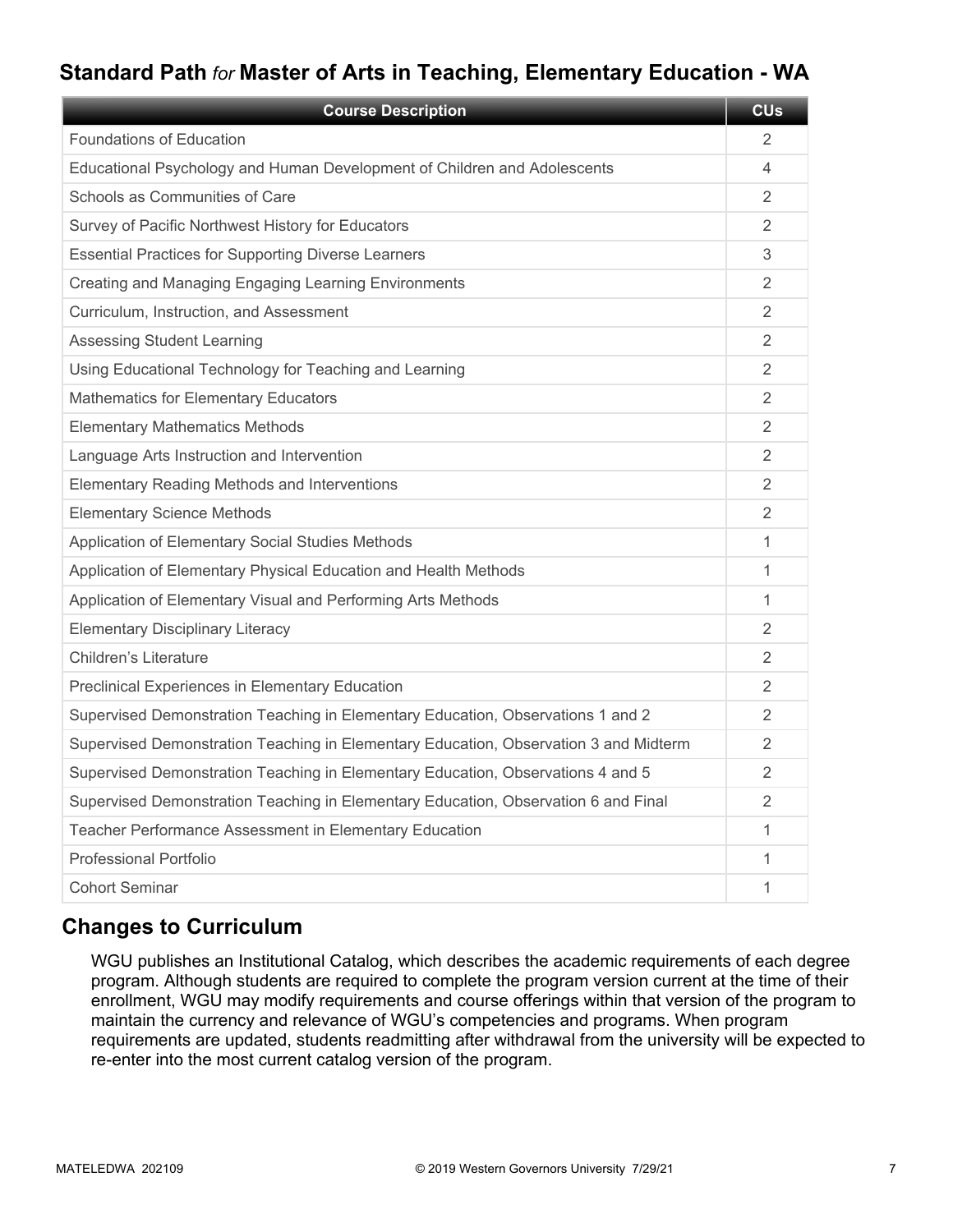# **Areas of Study** for **Master of Arts in Teaching, Elementary Education - WA**

The following section includes the areas of study in the program, with their associated courses. Your specific learning resources and level of instructional support will vary based on the individual competencies you bring to the program and your confidence in developing the knowledge, skills, and abilities required in each area of the degree. The Degree Plan and learning resources are dynamic, so you need to review your Degree Plan and seek the advice of your mentor regarding the resources before you purchase them.

# **Professional Core**

#### **Foundations of Education**

Foundations of Education is a key component of WGU's Professional Core and is a required course for all Master of Arts in Teaching candidates. This course introduces candidates to foundational knowledge about the teaching profession in the current educational context and the historical and cultural influences on P-12 education in the United States. This course addresses important topics that affect educators today including state standards-based curriculum, legal and ethical requirements, and professionalism. This course will culminate in evidence-based, practical application of current strategies, theories, or philosophical perspectives related to becoming an effective educator within the current school context. Candidates will engage in five hours of preclinical experiences, which include virtual observations of learning environments in multiple school settings, and an interview with an educator to gain insight on how these topics affect and inform teaching practice. Cross-cutting themes of technology and diversity are introduced for further development throughout the candidate's programs.

*This course covers the following competencies:*

- *Begin your course by discussing your course planning tool report with your instructor and creating your personalized course plan together.*
- *The graduate analyzes the role of historical and cultural influences, including issues of federal and state governance, in determining standard educational practices and ensuring equal access to educational opportunities.*
- *The graduate examines the impact of standards-based curriculum on students and teachers to determine how it supports a school's goals.*
- *The graduate evaluates the application of educational best practices in diverse learning settings to inform teaching practice.*
- *The graduate explores pathways and opportunities for professional development to grow as an educator.*
- *The graduate explains the historical, cultural or legal influences on specific situations within the current school context.*

#### **Schools as Communities of Care**

Schools as Communities of Care is a key component of WGU's Professional Core and is a required course for all Master of Arts in Teaching candidates. This course introduces candidates to strategies for providing a culturally inclusive learning environment that meets the social and emotional needs of learners while taking into account theories and philosophical perspectives on child and adolescent development and learning. Emphasis is placed on fostering a collaborative relationship with families, caregivers, and community stakeholders, and on leveraging community resources to support each learner's growth and well-being to build a strong foundation for their academic and personal success. Topics addressed include culturally responsive practice, social and emotional learning (SEL), youth mental health, substance abuse, suicide awareness and prevention, abuse within families, and professional responsibilities to ensure student wellbeing. The course will culminate in evidence-based, practical application of strategies that support the whole child in a community of care. Candidates will engage in seven hours of preclinical experiences, include virtual observations of learning environments that involve parents and families in their children's' education and an interview with an educational professional. Cross-cutting themes of technology and diversity are interwoven for further development. This course is designed to be taken after successful completion of the Educational Psychology and Human Development of Children and Adolescents course.

- *Begin your course by discussing your course planning tool report with your instructor and creating your personalized course plan together.*
- *The graduate plans for learning environments that meet all students' cultural, social, and emotional learning needs by incorporating knowledge of individual learners, diverse cultures, and communities.*
- *The graduate develops strategies to address the social and emotional learning (SEL) needs of students, including the*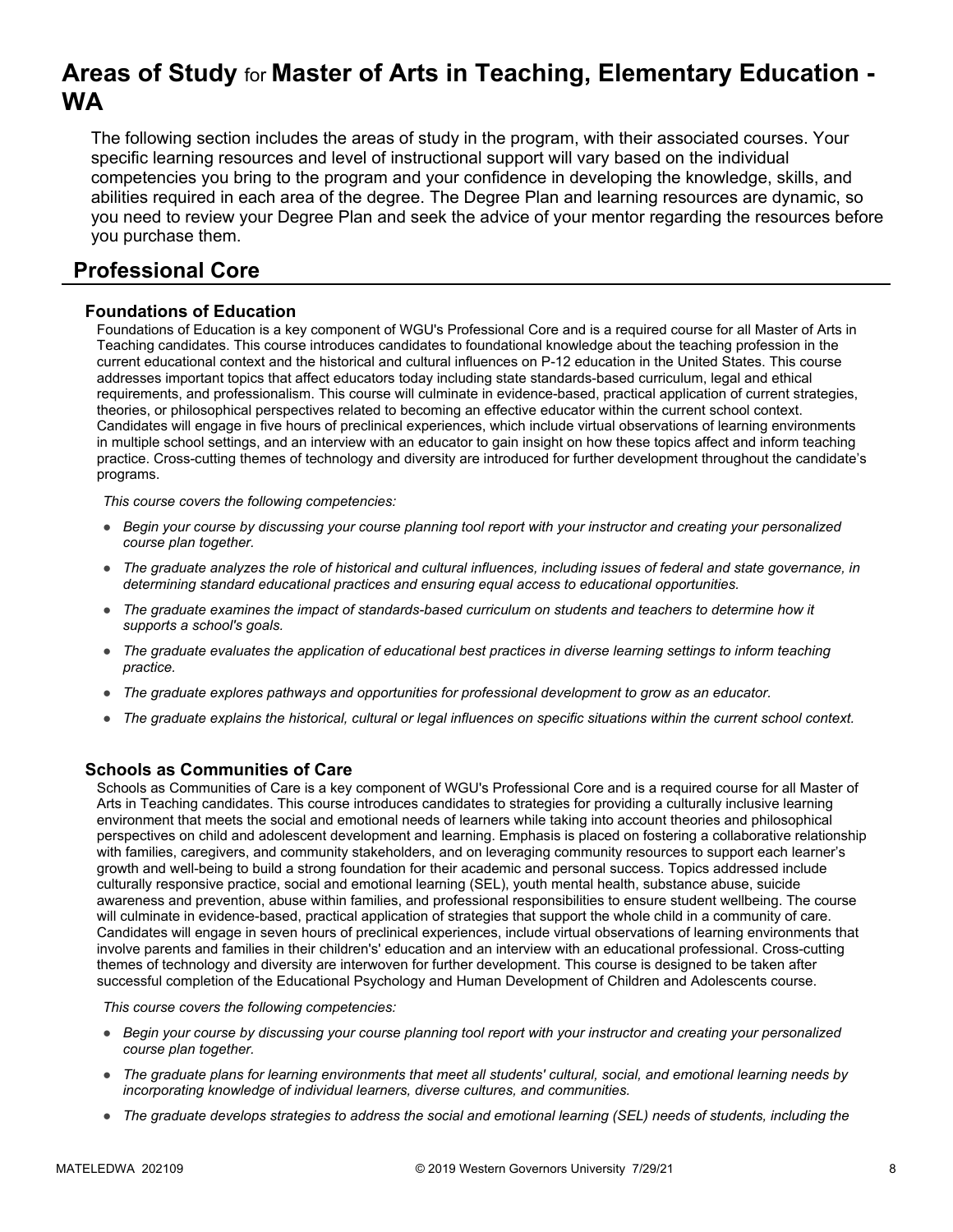*incorporation of trauma-informed or restorative instructional practices.* 

- *The graduate identifies appropriate resources and processes to support the mental health and emotional well-being of students.*
- *The graduate collaborates with families, caretakers, and the larger community to identify partnerships that facilitate learner growth.*
- *The graduate recommends evidence-based strategies that are appropriate to support the social and emotional needs of students grappling with situations affecting their home, school, or community.*

#### **Essential Practices for Supporting Diverse Learners**

Essential Practices for Supporting Diverse Learners is a key component of WGU's Professional Core and is a required course for all Master of Arts in Teaching candidates. This course focuses on inclusive and responsive practices and interventions for meeting the needs of diverse populations of learners, including students with disabilities (INCLUDING DYSLEXIA), English language learners, and gifted and talented students. Candidates will apply practical strategies for differentiating instruction, partnering with parents, implementing a Multi-Tiered Systems of Support (MTSS), and advocating for all students, particularly those impacted by provisions of IDEA and Section 504 of the Rehabilitation Act, for the purpose of creating an accessible, equitable, inclusive, and culturally responsive learning experience. The course will culminate in practical application of evidence-based multi-tiered intervention strategies to support positive behavior and learning in the classroom for diverse learners. Candidates will engage in four hours of preclinical experiences that include a simulated teaching experience in which skills learned can be applied. Cross-cutting themes of technology and diversity are interwoven for further development. This course is designed to be taken after successful completion of the Schools as Communities of Care course.

*This course covers the following competencies:*

- *Begin your course by discussing your course planning tool report with your instructor and creating your personalized course plan together.*
- *The graduate analyzes the application of policies, practices, and legal requirements to inform teaching practice.*
- *The graduate creates inclusive learning environments featuring multitiered systems of supports to address the needs of all students, including exceptional learners and English learners.*
- *The graduate creates learning experiences that accommodate the needs of students with exceptionalities, including gifted and talented students, in order to facilitate the success of all learners.*
- *The graduate integrates equity pedagogy to address the needs of multicultural learners.*
- *The graduate plans learning experiences that accommodate linguistic diversity to facilitate the success of all learners.*
- *The graduate recommends strategies to engage with students, families, administrators, and other stakeholders in ways that are effective, legal, and ethical.*
- *The graduate analyzes why specific multi-tiered intervention strategies support positive behavior and learning in the classroom.*

#### **Creating and Managing Engaging Learning Environments**

Creating and Managing Engaging Learning Environments is a key component of WGU's Professional Core and is a required course for all Master of Arts in Teaching candidates. This course provides candidates with research-based strategies and approaches to establishing and maintaining a safe and productive learning environment that supports the success and wellbeing of all P-12 learners. Topics addressed include consistent routines and expectations, student engagement, positive behavior support, motivation and its effect on student achievement, active learning and self-direction, and fostering a sense of community through collaboration. Candidates will design a classroom management plan for their future classroom based on theory and high-leverage practices for meeting the diverse needs of learners in a productive and collaborative learning environment. The course will culminate in evidence-based, practical application of current strategies to motivate and engage students in specific content areas. Candidates will engage in seven hours of preclinical experiences that include both virtual observations of classroom settings and time in a simulated classroom environment where theory can be put into practice. Cross-cutting themes of technology and diversity are interwoven for further development. This course is designed to be taken after successful completion of the Essential Practices for Supporting Diverse Learners course.

- *Begin your course by discussing your course planning tool report with your instructor and creating your personalized course plan together.*
- *The graduate establishes norms and routines to create a safe and productive learning environment that encourages positive social interactions, individual and collaborative learning, and appropriate classroom behaviors.*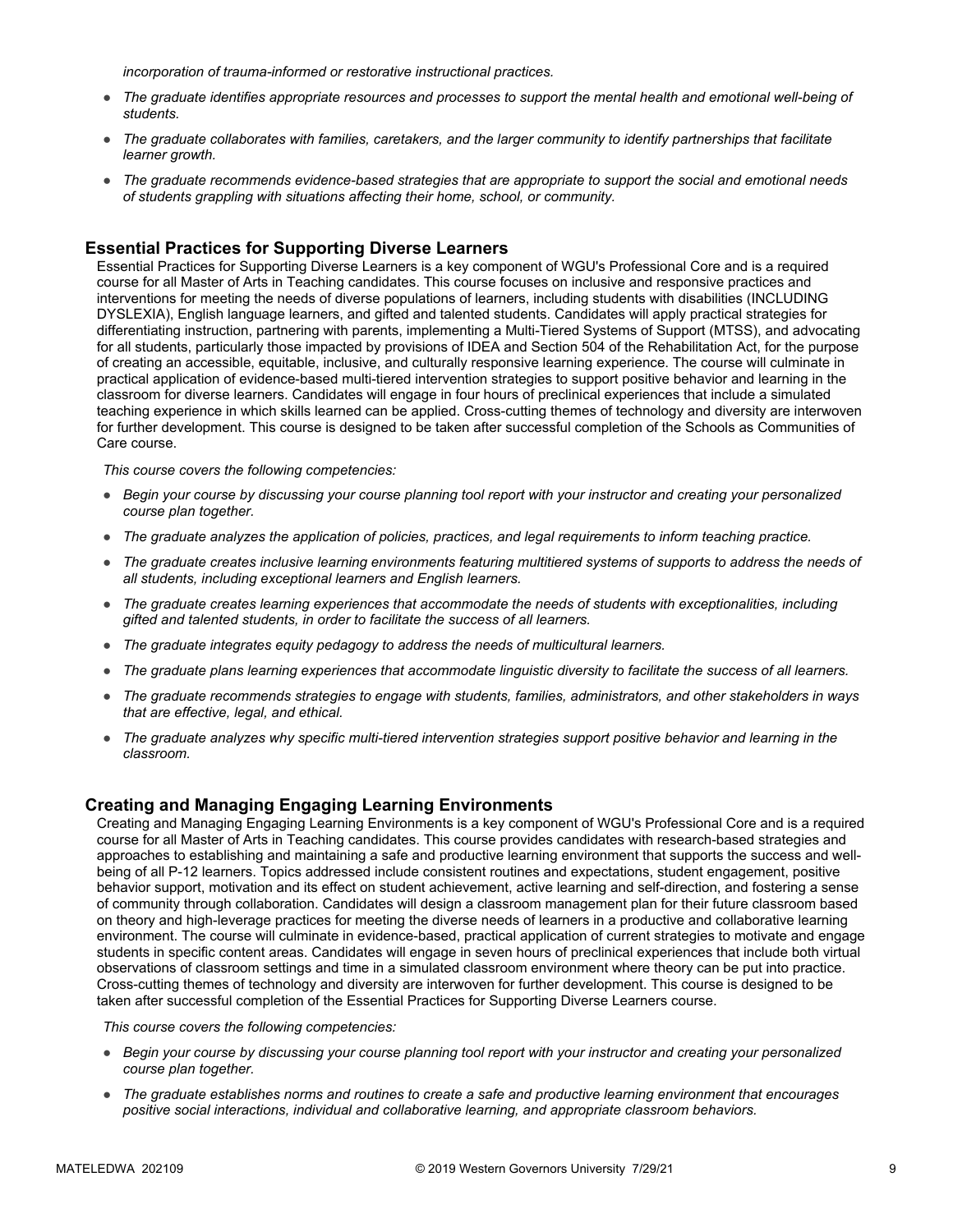- *The graduate interacts with each student in a way that builds positive relationships by using knowledge of individual learners, diverse cultures, and communities.*
- *The graduate analyzes the theoretical foundations and application of classroom management strategies, including behavior support and conflict management, to inform teaching practice.*
- *The graduate recommends strategies that are motivating and encourage active engagement from all students.*
- *The graduate applies evidence-based strategies within their content area to motivate and engage students.*

#### **Curriculum, Instruction, and Assessment**

Curriculum, Instruction, & Assessment is a key component of WGU's Professional Core and is a required course for all Master of Arts in Teaching candidates. This course provides candidates with theoretical foundations and strategies for creating engaging and standards-aligned lessons that meet the needs of all learners in the P-12 classroom. This course focuses on the interrelationship between curriculum, instruction, and assessment, with emphasis on the role of assessment and student data in planning, designing, delivering, and modifying instruction in accordance with diverse learner needs. This course will culminate in the application of evidence-based strategies related to the interdependence of and alignment among curriculum, instruction, and assessment in student-centered P-12 teaching and learning. Candidates will engage in three hours of preclinical experiences, which include conducting virtual classroom observations and recording a short teaching segment. Crosscutting themes of technology and diversity are interwoven for continued development. This course is designed to be taken after successful completion of the Creating and Managing Engaging Learning Environments course.

*This course covers the following competencies:*

- *Begin your course by discussing your course planning tool report with your instructor and creating your personalized course plan together.*
- *The graduate aligns lessons to learning goals by synthesizing knowledge about students and their assessment data.*
- *The graduate analyzes the role of various assessment types in evaluating student learning and planning future instruction.*
- *The graduate implements evidence-based instructional strategies to increase content area learning.*
- *The graduate differentiates instruction to facilitate mastery for all learners.*
- *The graduate incorporates cross-disciplinary instruction, skills, and content into lessons.*
- *The graduate creates standards-based instructional plans based on their state's P–12 standards that incorporate knowledge of learners' developmental needs, prior learning, and community and cultural context.*
- *The graduate analyzes the alignment of curriculum, instruction, and assessment to improve instruction and support learning for all students.*

#### **Assessing Student Learning**

Assessing Student Learning is a key component of WGU's Professional Core and is a required course for all Master of Arts in Teaching candidates. This course provides candidates with methods and best practices for using assessment to monitor student progress and to evaluate the effectiveness of instruction. This course focuses on implementing a balanced approach to assessment using multiple assessment types such as formative, summative, standardized, and common assessments. Also covered are data literacy skills for interpreting and analyzing individual learner and classroom data to improve instruction and support academic success for all learners. The course will culminate in evidence-based, practical application of strategies for assessment practices in P-12 schools. Candidates will engage in three hours of preclinical experiences that include virtual classroom observations. Cross-cutting themes of technology and diversity are interwoven for further development. This course is designed to be taken after successful completion of the Curriculum, Instruction, and Assessment course.

- *Begin your course by discussing your course planning tool report with your instructor and creating your personalized course plan together.*
- *The graduate plans a progress-monitoring strategy, including formative, summative, and common assessments, that actively engages students in their own learning.*
- *The graduate analyzes assessment results to evaluate student learning and teacher effectiveness.*
- *The graduate makes evidence-based instructional decisions that are informed by student assessment data.*
- *The graduate determines their impact on learners and the broader school community through evaluation of teaching practice.*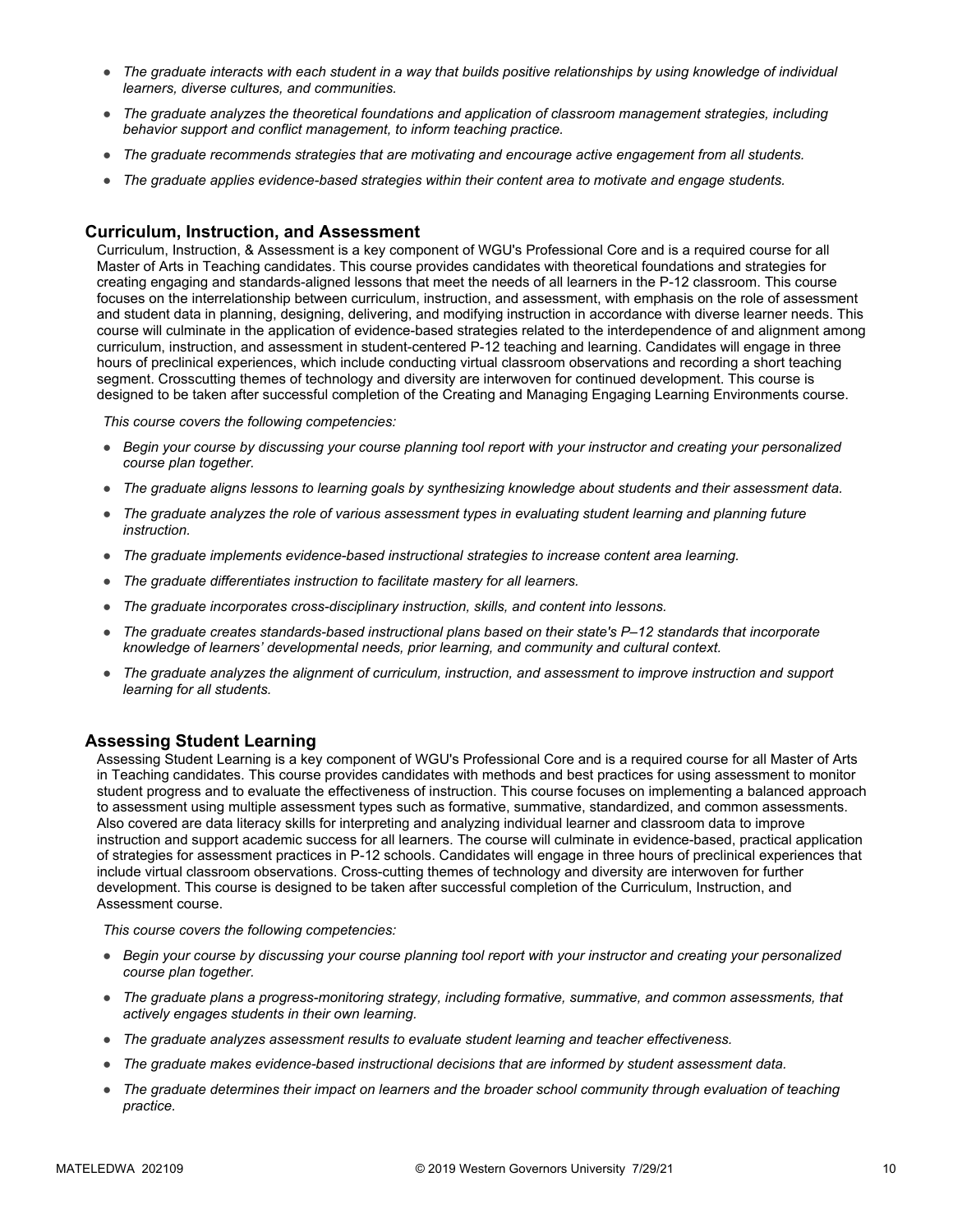● *The graduate evaluates assessment practices to assess students in a valid, reliable, non-biased, and accessible manner.*

#### **Using Educational Technology for Teaching and Learning**

Using Educational Technology for Teaching and Learning is a key component of WGU's professional core and is a required course for all Master of Arts in Teaching candidates. This course presents strategies for integrating technology into classroom practices to improve instruction and student learning according to the International Society for Technology in Education (ISTE) standards. Candidates will evaluate digital tools and their potential classroom applications such as enhancing curriculum, enabling communication with students and families, and increasing student engagement. Topics covered include ethics, equity and access to technology, and appropriate use of technology by P–12 students. Assistive technologies to meet the needs of a diverse learner population also will be addressed. The course will culminate in evidence-based, practical application of current standards, strategies, theories, or philosophical perspectives related to the use of technology in teaching and learning. Candidates will engage in three hours of preclinical experience that include virtual observations of classroom practices incorporating technology to support educational goals. Crosscutting themes of technology and diversity are interwoven for further development. This course is designed to be taken after successful completion of the Assessing Student Learning course.

*This course covers the following competencies:*

- *Begin your course by discussing your course planning tool report with your instructor and creating your personalized course plan together.*
- *The graduate analyzes how research-based applications of technology facilitate student learning.*
- *The graduate evaluates the application of technology in the classroom, including its impact on learning for all students and potential equity or access issues.*
- *The graduate promotes a technology-enabled classroom culture that is equitable, ethical, and socially responsible.*
- *The graduate applies curricular and instructional design principles to create effective digital learning environments.*
- *The graduate recommends technology as an assessment tool to encompass multiple learner needs, provide in the moment feedback, and inform instruction.*
- *The graduate fosters student self-directedness and independent learning through the use of technology.*
- The graduate applies evidence-based practices to articulate how technology supports teaching and learning in different *learning environments.*

### **Education**

#### **Educational Psychology and Human Development of Children and Adolescents**

Educational Psychology and Human Development of Children and Adolescents is a key component of WGU's Professional Core and is a required course for all Master of Arts in Teaching candidates. This course introduces candidates to researchvalidated theories of human development and psychology, spanning from early childhood through adolescence, and their applications in teaching practice. Candidates will explore how linguistic, physical, cognitive, and social development influence the learning process and inform educational approaches. This course will also cover appropriate instructional and assessment strategies that can be used to support learning for developmentally diverse student populations. The course will culminate in analysis of learning theories related to educational psychology in order to develop a personal educational philosophy. Candidates will engage in four hours of preclinical experiences, which include virtual classroom observations from the perspective of educational psychology and learner development. Cross-cutting themes of technology and diversity are interwoven for further development. This course is designed to be taken after successful completion of the Foundations of Education course.

- *Begin your course by discussing your course planning tool report with your instructor and creating your personalized course plan together.*
- *The graduate describes theories of development across the cognitive, linguistic, social, emotional, and physical areas to understand the needs of students at various developmental levels.*
- *The graduate evaluates the influence of students' developmental characteristics on their learning and evaluates performance to inform instructional decisions.*
- *The graduate recommends instructional strategies that will positively impact learning, based on principles of learning theories.*
- *The graduate evaluates classroom practices to determine how theories of child and adolescent psychology, learning,*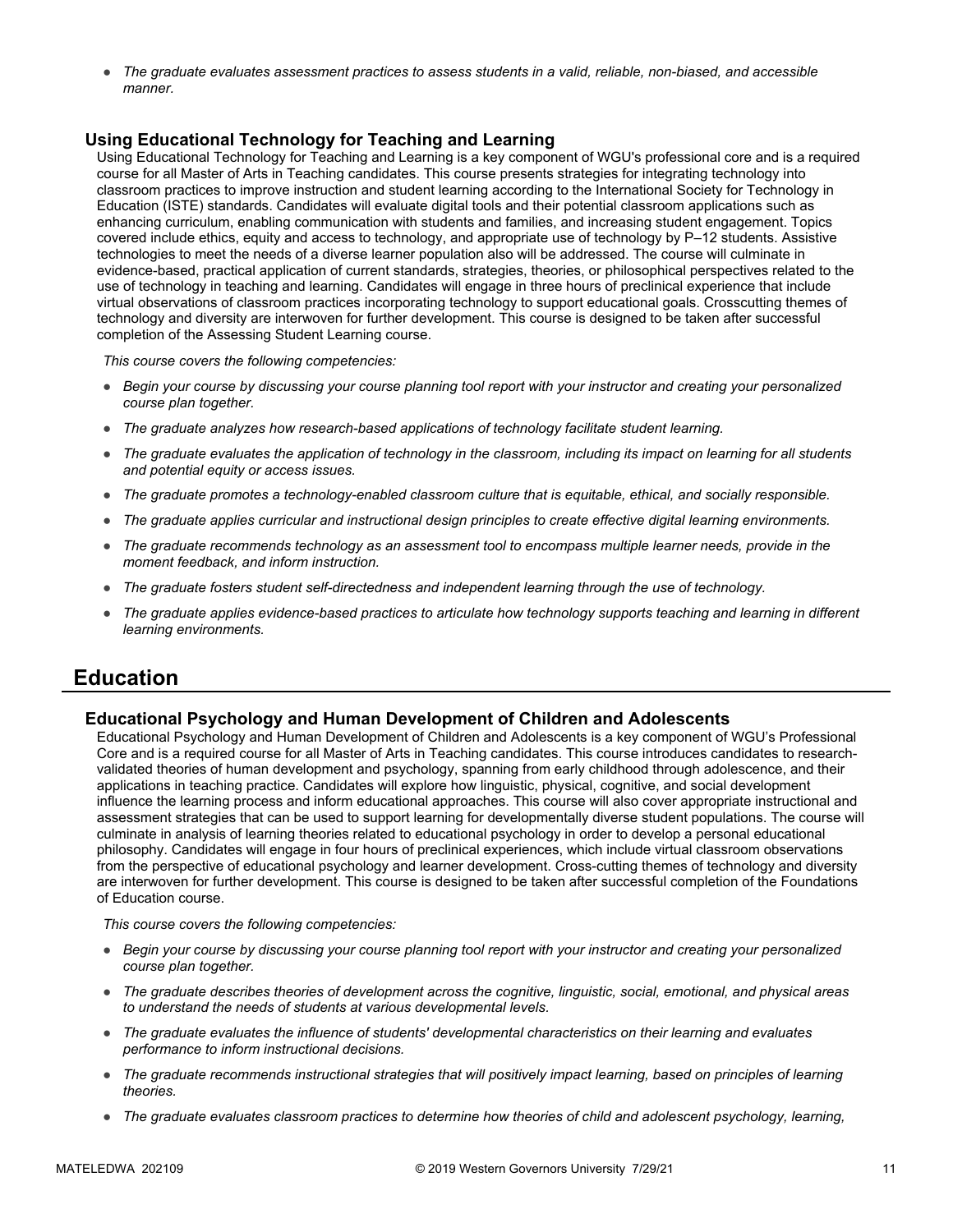*and development are applied in the classroom environment.*

● *The graduate analyzes learning theories to develop a personal educational philosophy.*

#### **Survey of Pacific Northwest History for Educators**

Survey of Pacific Northwest History is an overview of the historical, geographic, social, and economic development of the Pacific Northwest region of the United States, with a special emphasis on the Native American population who were the region's first inhabitants. The purpose of the course is to increase the candidate's awareness and sensitivity to the varying needs of their students based upon these populations. This course stresses the importance of relationships with local tribes and their continuous contributions to the development of Washington State and local communities and utilizes the Since Time Immemorial curriculum developed by Washington's Office of the Superintendent of Public Instruction. There are no prerequisites for this course.

*This course covers the following competencies:*

- *Begin your course by discussing your course planning tool report with your instructor and creating your personalized course plan together.*
- *The graduate analyzes the relationship between the geographic features of the Pacific Northwest and the culture and customs of the original peoples inhabiting the region (pre-European contact).*
- *The graduate analyzes the effects of contact, colonization, wars, and treaties on the cultural, social, and political structures of the Pacific Northwest.*
- *The graduate analyzes the influence of early industrialization, urbanization, and social movements on the Pacific Northwest Region.*
- *The graduate analyzes the impact of contemporary social, political, economic, and environmental changes in the Pacific Northwest.*

### **Mathematics Content**

#### **Mathematics for Elementary Educators**

Mathematics for Elementary Educators engages preservice elementary teachers in important concepts in geometry, measurement, data analysis and statistics, and probability.

*This course covers the following competencies:*

- *Begin your course by discussing your course planning tool report with your instructor and creating your personalized course plan together.*
- *The graduate analyzes statistical data using numerical measures and graphical displays.*
- *The graduate applies principles of probability.*
- *The graduate applies geometric properties of lines, angles, polygons, and circles to classify shapes and solve problems.*
- *The graduate applies transformations, principles of congruence and similarity, and knowledge of the coordinate plane to solve problems.*
- *The graduate applies formulas to solve problems involving perimeter, area, surface area, and volume.*
- *The graduate calculates solutions to problems that involve measurement, including elapsed time, temperature, money, length, and weight, using the appropriate units.*

### **Elementary Education Methods**

#### **Elementary Mathematics Methods**

Elementary Mathematics Methods helps students learn to implement effective mathematics instruction in the elementary classroom. Topics include differentiated mathematics instruction, mathematical communication, mathematical tools for instruction, assessing mathematics understanding, integrating mathematics across the curriculum, critical thinking development, standards based mathematics instruction, and mathematical models and representation. This course is designed to be taken after successful completion of Introduction to Curriculum, Instruction, and Assessment OR Instructional Planning and Presentation in Elementary Education.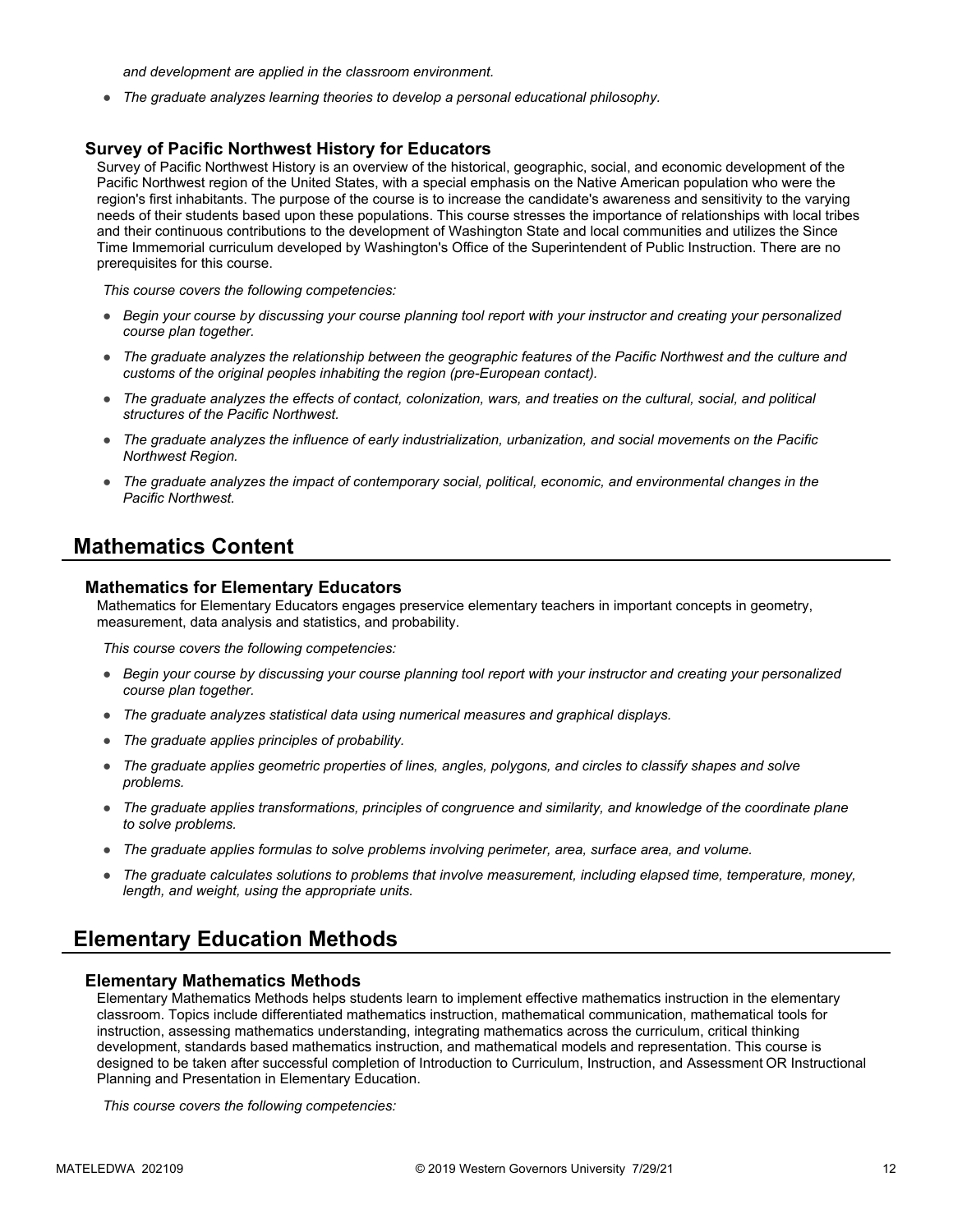- *Begin your course by discussing your course planning tool report with your instructor and creating your personalized course plan together.*
- *The graduate plans differentiated instruction in mathematics education to support the unique needs of diverse learners.*
- *The graduate integrates effective mathematical communication strategies into the development of mathematics education for elementary students.*
- *The graduate integrates tools that enhance student mathematics learning.*
- *The graduate evaluates student learning to measure elementary students' mathematical achievement and to plan further instruction.*
- *The graduate creates interdisciplinary learning experiences as contexts for mathematical instruction.*
- *The graduate recommends various instructional strategies that encourage students' development of critical thinking, problem solving, and performance skills in mathematics.*
- *The graduate applies mathematical learning research as a foundation for instruction.*
- *The graduate integrates national, state, and local mathematics standards, learning outcomes, benchmarks, and objectives in the development of mathematics education for elementary students.*
- *The graduate applies models and representations to support and enhance the interpretation, organization, recording, and communication of mathematics.*

#### **Language Arts Instruction and Intervention**

Language Arts Instruction and Intervention helps students learn to implement effective language arts instruction and intervention in the elementary classroom. Topics include written and spoken English, student knowledge expansion, literature-rich environments, differentiated instruction, technology for reading and writing, assessment strategies for reading and writing, and strategies for developing academic language. This course is designed to be taken after successful completion of Introduction to Curriculum, Instruction, and Assessment OR Instructional Planning and Presentation in Elementary Education.

*This course covers the following competencies:*

- *Begin your course by discussing your course planning tool report with your instructor and creating your personalized course plan together.*
- *The graduate designs instruction that facilitates the learning of formal English so elementary students can express their ideas clearly and persuasively to a variety of audiences both orally and in writing.*
- *The graduate uses various texts and instructional strategies to facilitate the development of word recognition, comprehension, strategic knowledge, and reading-writing connections to expand elementary students' knowledge of the world.*
- *The graduate designs instruction that supports the development of awareness, understanding, respect, and the valuing of differences in society.*
- *The graduate uses appropriate technology tools that motivate students to read, write, interact, and collaborate with others.*
- *The graduate uses multiple assessment strategies that support the development of reading and writing.*
- *The graduate recommends instructional strategies that support the development of academic language, discourse, reading, and writing across the curriculum.*

#### **Elementary Reading Methods and Interventions**

Elementary Reading Methods and Interventions provides students seeking initial teacher licensure in elementary education with an in-depth look at best practices for developing the reading and writing skills of all students. Course content examines the stages of literacy development, the balanced literacy approach, differentiation, technology integration, literacyassessment, and the comprehensive Response to Intervention (RTI) model used to identify and address the needs of learners who struggle with reading comprehension. This course is designed to be taken after successful completion of Introduction to Curriculum, Instruction, and Assessment OR Instructional Planning and Presentation in Elementary Education.

*This course covers the following competencies:*

● *Begin your course by discussing your course planning tool report with your instructor and creating your personalized course plan together.*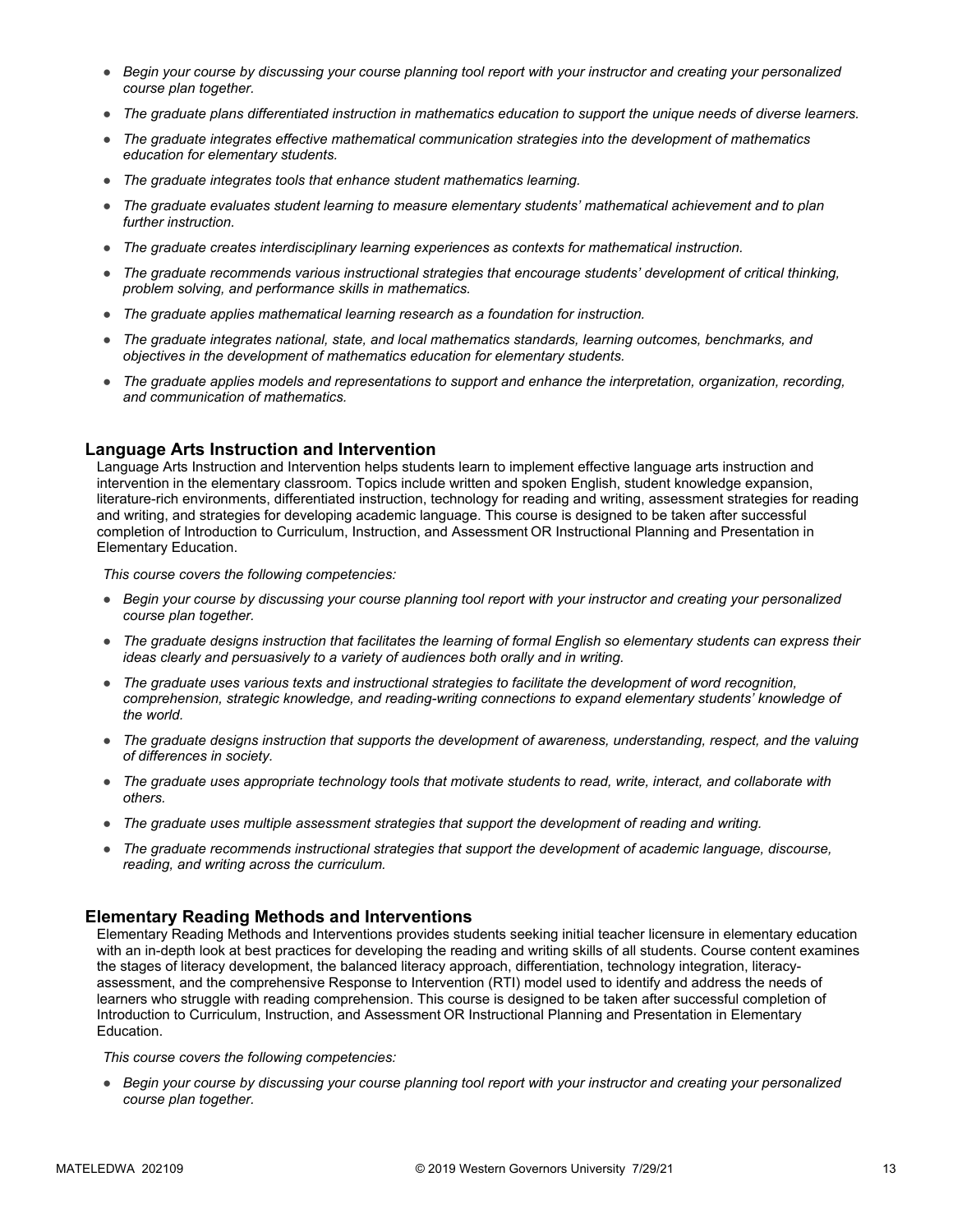- *The graduate analyzes major theories and research that support the development of literacy.*
- *The graduate integrates various instructional approaches, materials, and curriculum into the development of learning experiences that support a comprehensive, balanced approach to reading and writing.*
- *The graduate uses multiple assessment strategies that support the development of literacy.*
- *The graduate integrates effective, engaging instructional approaches, methods, and curriculum in to the development of environments that support literacy.*
- *The graduate integrates best practices and instructional strategies in reading and literacy that support the unique needs of diverse learners into the development of reading and language arts education.*
- *The graduate recommends effective evidence-based teaching practices in the planning of meaningful, engaging, and developmentally-appropriate literacy lessons.*
- *The graduate selects developmentally appropriate technology tools that support literacy development and learning.*

#### **Elementary Science Methods**

Elementary Science Methods helps students learn how to implement effective science instruction in the elementary classroom. Topics include processes of science, science inquiry, science learning environments, instructional strategies for science, differentiated instruction for science, assessing science understanding, technology for science instruction, standards based science instruction, integrating science across curriculum, and science beyond the classroom. This course is designed to be taken after successful completion of Introduction to Curriculum, Instruction, and Assessment OR Instructional Planning and Presentation in Elementary Education.

*This course covers the following competencies:*

- *Begin your course by discussing your course planning tool report with your instructor and creating your personalized course plan together.*
- *The graduate integrates appropriate science concepts, skills, and processes in the development of science education for elementary students.*
- *The graduate uses a variety of strategies to extend science learning and exploration beyond the classroom.*
- *The graduate integrates effective instructional approaches to support science inquiry in the development of science education for elementary students.*
- *The graduate integrates developmentally appropriate strategies and approaches that support science literacy into the planning of science learning environments.*
- *The graduate plans science instruction that supports the development of scientific knowledge, inquiry, and reasoning in elementary students.*
- *The graduate plans instruction in science education that provides equitable opportunities for all children.*
- *The graduate evaluates assessment information to inform instructional decision making and support science education for all students.*
- *The graduate selects appropriate technology tools that support science instruction and learning for elementary students.*
- *The graduate evaluates the alignment of science standards, learning outcomes, benchmarks, and objectives in the development of science education for elementary students.*
- *The graduate creates interdisciplinary learning experiences that effectively incorporate the concepts and modes of scientific inquiry.*

#### **Application of Elementary Social Studies Methods**

Application of Elementary Social Studies Methods helps students learn how to implement effective social studies instruction in the elementary classroom. Topics include social studies themes, promotion of cultural diversity, integrated social studies across the curriculum, social studies learning environments, assessment of social studies understanding, differentiated instruction for social studies, technology for social studies instruction, and standards-based social studies instruction. This course helps students apply, analyze, and reflect on effective elementary social studies instruction. This course is designed to be taken after successful completion of Introduction to Curriculum, Instruction, and Assessment OR Instructional Planning and Presentation in Elementary Education.

*This course covers the following competencies:*

● *Begin your course by discussing your course planning tool report with your instructor and creating your personalized*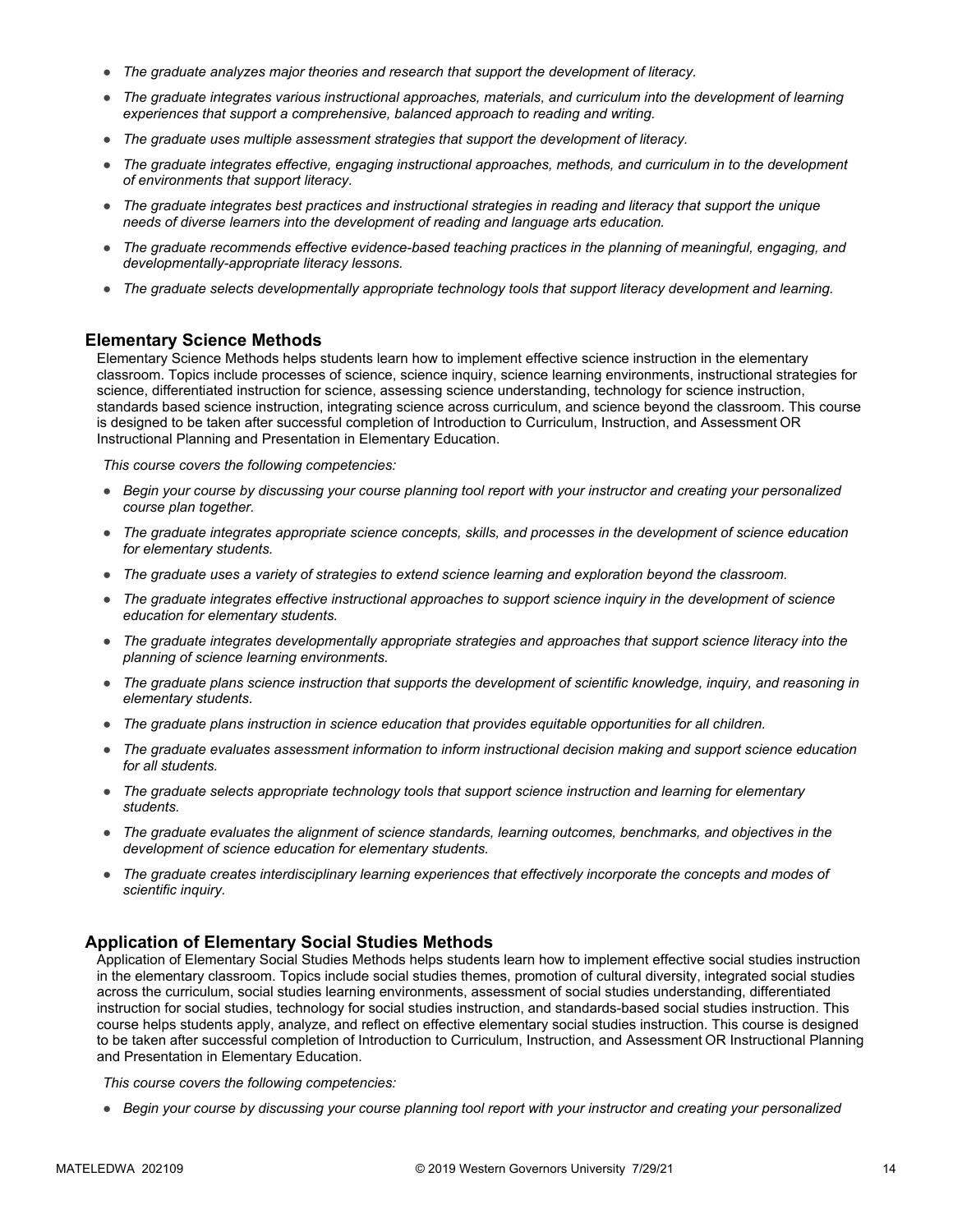*course plan together.*

- *The graduate integrates effective instructional approaches that promote informed and engaged citizenship in a diverse and interdependent democratic society into social studies learning activities.*
- *The graduate integrates social studies standards, learning outcomes, benchmarks, and objectives in the development of social studies education for elementary students.*
- *The graduate integrates appropriate themes, concepts, and modes of inquiry in the development of social studies education for elementary students.*
- *The graduate integrates effective instructional approaches that promote elementary students' growing ability to value diversity and develop connections between their community and culture.*
- *The graduate creates interdisciplinary learning experiences that effectively incorporate the concepts and modes of inquiry of social studies.*
- *The graduate develops engaging learning experiences for elementary students that promote research, analysis, and evaluation of real-world situations.*
- *The graduate plans developmentally appropriate, healthy, safe, and inclusive learning environments that promote social studies learning.*
- *The graduate evaluates assessment information to inform instructional decision-making and support social studies education for all students.*
- *The graduate selects appropriate technology tools that support social studies instruction and learning for elementary students.*
- *The graduate plans instruction in social studies education that provides equitable opportunities for all students.*

#### **Application of Elementary Physical Education and Health Methods**

Applications of Elementary Physical Education and Health Methods helps students learn how to implement effective physical and health education instruction in the elementary classroom. Topics include healthy lifestyles, student safety, student nutrition, physical education, differentiated instruction for physical and health education, physical education across the curriculum, and public policy in health and physical education. This course helps students apply, analyze, and reflect on effective elementary visual and performing arts instruction. This course is designed to be taken after successful completion of Introduction to Curriculum, Instruction, and Assessment OR Instructional Planning and Presentation in Elementary Education.

*This course covers the following competencies:*

- *Begin your course by discussing your course planning tool report with your instructor and creating your personalized course plan together.*
- *The graduate plans developmentally appropriate educational activities that provide elementary students with the knowledge, skills, fitness, and attitudes necessary to lead a healthy lifestyle.*
- *The graduate selects instructional and behavioral strategies that support healthy lifestyles and address health concerns of elementary students.*
- *The graduate plans learning environments that promote the health and safety of elementary students.*
- *The graduate recommends instructional and behavioral strategies that promote healthy nutritional habits in elementary students.*
- *The graduate integrates movement concepts, principles, strategies, and approaches in the development of physical education lesson and unit plans for elementary students.*
- *The graduate develops active learning opportunities to accommodate all elementary students, including those with varied abilities, needs, backgrounds, and interests to promote meaningful, relevant, and engaging student-focused physical education.*
- *The graduate creates relevant and meaningful learning experiences that integrate elementary physical education across other disciplines.*
- *The graduate integrates current research and public policy into the planning, promotion, and advocacy for educational programs that support the health, safety, and well-being of all elementary students.*

#### **Application of Elementary Visual and Performing Arts Methods**

Application of Elementary Visual and Performing Arts Methods helps students learn how to implement effective visual and performing arts instruction in the elementary classroom. Topics include integrating arts across the curriculum, music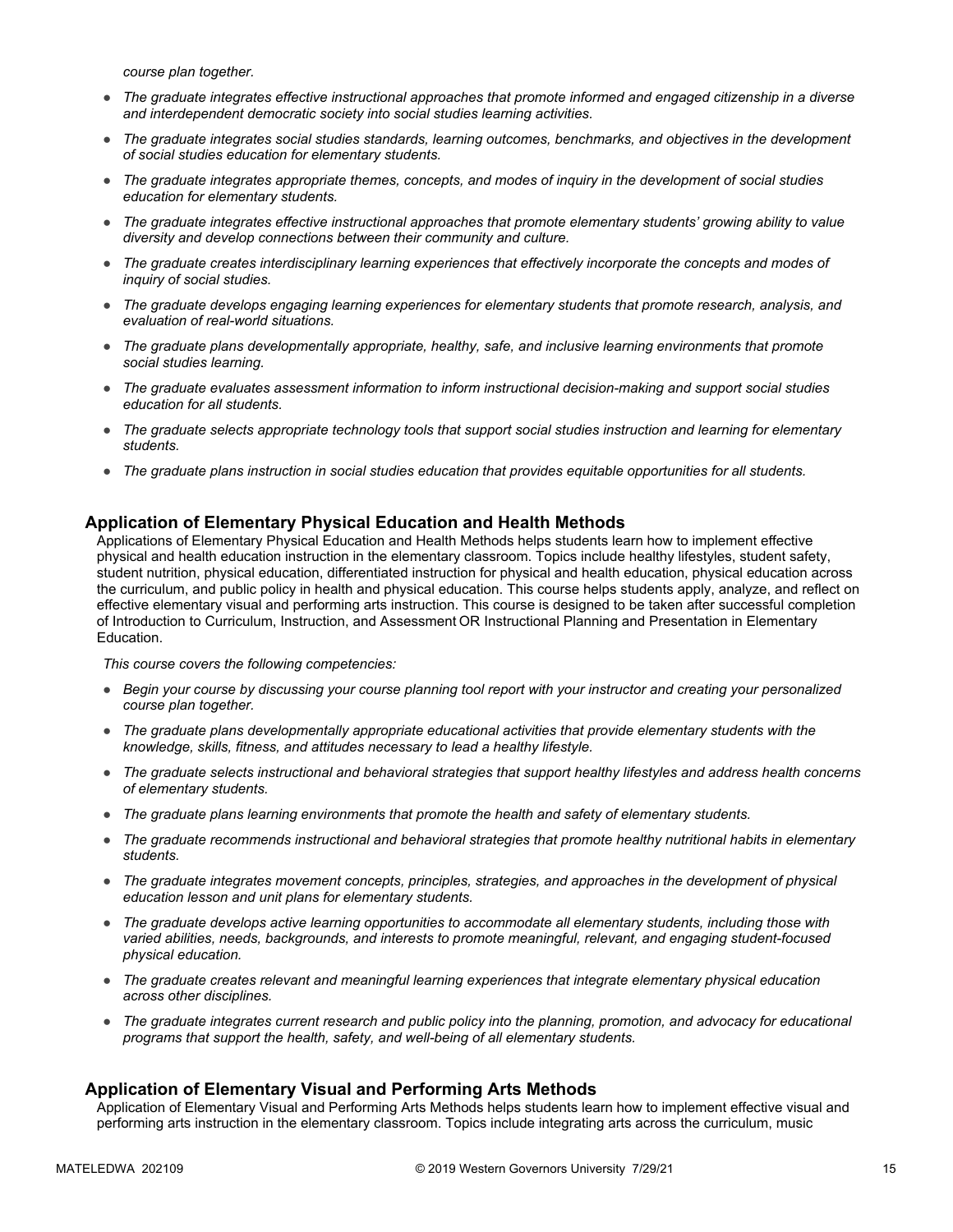education, visual arts, dance and movement, dramatic arts, differentiated instruction for visual and performing arts, and the promotion of cultural diversity through visual and performing arts instruction. This course helps students apply, analyze, and reflect on effective elementary visual and performing arts instruction. This course is designed to be taken after successful completion of Introduction to Curriculum, Instruction, and Assessment OR Instructional Planning and Presentation in Elementary Education.

*This course covers the following competencies:*

- *Begin your course by discussing your course planning tool report with your instructor and creating your personalized course plan together.*
- *The graduate evaluates the impact of the visual and performing arts on childhood learning and development.*
- *The graduate integrates the content, functions, and achievements of performing and visual arts into the design of creative, engaging, and cooperative instruction and learning environments for elementary students.*
- *The graduate develops relevant and meaningful learning experiences that integrate visual and performing arts into other disciplines for elementary students.*
- *The graduate effectively incorporates central concepts, tools, and structures of music in the design of learning experiences for elementary students.*
- *The graduate effectively incorporates central concepts, inquiry tools, standards, and structures of visual arts in the design of learning experiences for elementary students.*
- *The graduate effectively incorporates central concepts, inquiry tools, standards, and structures of dance and movement in the design of learning experiences for elementary students.*
- *The graduate effectively incorporates central concepts, inquiry tools, standards, and structures of the dramatic arts in the design of learning experiences for elementary students.*
- *The graduate develops learning opportunities that allow for the full and equitable participation in and expression through the arts for students with diverse abilities, needs, backgrounds, and interests.*
- *The graduate develops learning opportunities that allow students to explore the cultural dimensions and contributions of the arts from diverse places, peoples, and periods.*

#### **Elementary Disciplinary Literacy**

Elementary Disciplinary Literacy examines teaching strategies designed to help learners in grades K–6 develop the literacy skills necessary to read, write, and think critically while engaging content in different academic disciplines. Course content highlights strategies to help learners distinguish between the unique characteristics of informational texts while improving comprehension and writing proficiency across the curriculum. Strategies to encourage inquiry and cultivate skills in critical thinking, collaboration, and creativity are also addressed. This course is designed to be taken after successful completion of Introduction to Curriculum, Instruction, and Assessment OR Instructional Planning and Presentation in Elementary Education.

*This course covers the following competencies:*

- *Begin your course by discussing your course planning tool report with your instructor and creating your personalized course plan together.*
- *The graduate distinguishes between the basic strategies used to facilitate comprehension in the elementary content areas and the specialized reading practices needed to comprehend text in a specific discipline.*
- *The graduate integrates discipline-specific literacy instruction to help elementary students make meaning from the text structures, vocabulary, and language features found in a variety of discipline-specific texts.*
- *The graduate plans authentic writing activities to promote understanding of discipline-specific content.*
- *The graduate integrates instructional strategies and materials in disciplinary literacy practices to enhance student understanding within specific disciplines at the elementary level.*
- *The graduate creates authentic learning tasks that provide students with opportunities to demonstrate digital literacy and discipline-specific understandings.*
- *The graduate plans differentiated lessons and units to help students develop language and literacy skills within the disciplines.*

#### **Children's Literature**

Children's Literature is an introduction to and exploration of children's literature. Students will consider and analyze children's literature as a lens through which to view the world. Students will experience multiple genres, historical perspectives, cultural representations, and current applications in the field of children's literature. This course is designed to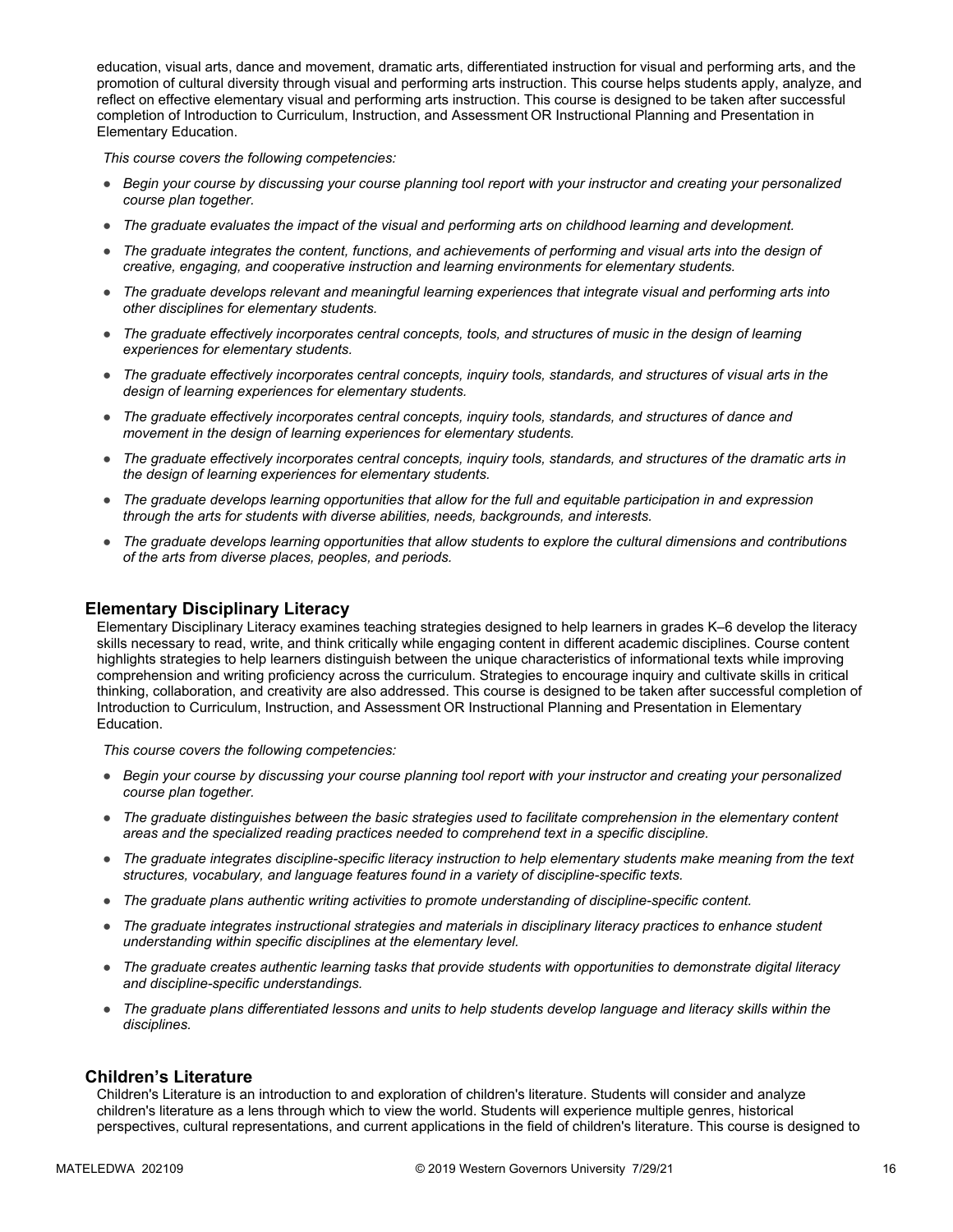be taken after successful completion of Introduction to Curriculum, Instruction, and Assessment OR Instructional Planning and Presentation in Elementary Education.

*This course covers the following competencies:*

- *Begin your course by discussing your course planning tool report with your instructor and creating your personalized course plan together.*
- *The graduate determines how literary and visual elements are used to convey common themes found in children's literature.*
- *The graduate analyzes various genres of children's literature to understand the characteristics of each genre.*
- *The graduate develops learning experiences that integrate diverse representations from children's literature to help students gain a perspective for understanding the world.*
- *The graduate recommends appropriate texts in children's literature that align with instructional goals to meet the individual learning needs of students.*
- *The graduate creates cross-curricular learning experiences that support, motivate, and engage students when interacting with children's literature.*

# **Pre-Clinical Experiences**

#### **Preclinical Experiences in Elementary Education**

Preclinical Experiences in Elementary provides students the opportunity to observe and participate in a wide range of inclassroom teaching experiences in order to develop the skills and confidence necessary to be an effective teacher. Students will reflect on and document the 75 hours of in-classroom observation and experience in their performance assessments. Prior to entering the classroom for the observations, students will be required to meet several requirements including a cleared background check, passing scores on the state or WGU required basic skills exam and a completed resume.

*This course covers the following competencies:*

- *The graduate develops a classroom management plan that integrates best practices for engagement and motivation.*
- *The graduate collaborates with a mentor teacher in the planning and delivery of instruction in a classroom setting.*
- *The graduate evaluates the theoretical and practical implications of various content knowledge applications, tools of inquiry, instructional strategies, models and trends in the context of classrooms and schools.*
- *The graduate evaluates the theoretical and practical implications of various strategies that are intended to support the use of academic language, metacognition, and communication in classroom contexts.*
- *The graduate evaluates the theoretical and practical applications of various assessment practices as they relate to student learning and instructional design.*
- *The graduate evaluates various applications of technological integration in support of learning for all students.*
- *The graduate evaluates the theoretical, legal, ethical, and practical applications of teaching students with exceptional learning needs.*
- *The graduate evaluates educational observations and experiences connected to professional practices to support the development of appropriate teaching dispositions and a personal teaching philosophy.*

# **Demonstration Teaching**

#### **Supervised Demonstration Teaching in Elementary Education, Observations 1 and 2**

Supervised Demonstration Teaching in Elementary Education involves a series of classroom performance observations by the host teacher and clinical supervisor that develop comprehensive performance data about the teacher candidate's skills.

- *The graduate provides developmentally appropriate instruction that supports the cognitive, linguistic, social, emotional, and physical needs of all students.*
- *The graduate establishes a safe and productive learning environment that supports individual learning, collaborations, and positive social interaction.*
- *The graduate integrates effective strategies to manage the resources, students, procedures, and routines of the classroom.*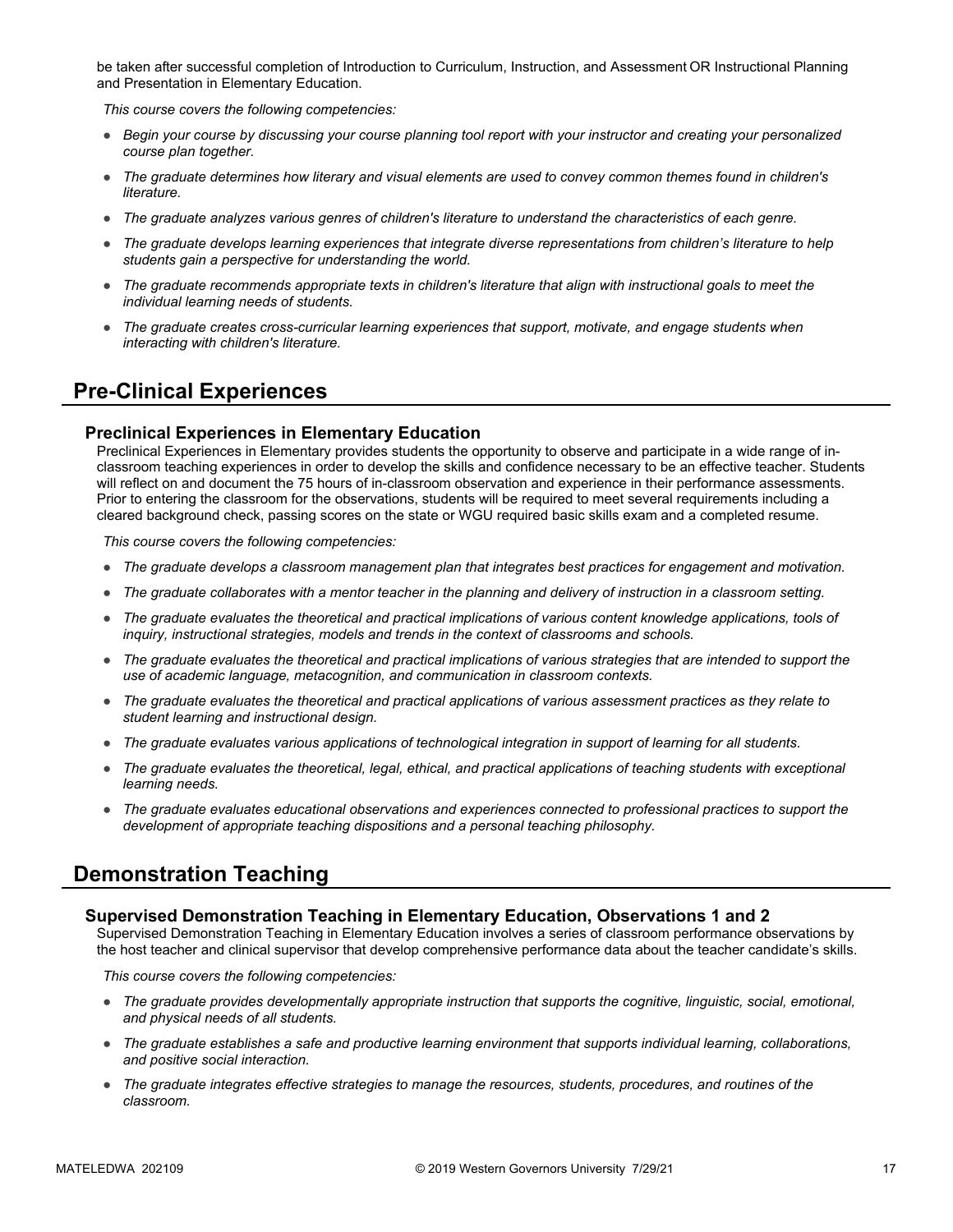- The graduate designs instruction that effectively integrates understanding of subject matter, curriculum goals, cross*disciplinary skills, pedagogy, and students.*
- *The graduate integrates multiple methods of assessment that engage students in their own growth, document student progress, and inform ongoing planning and instruction.*
- *The graduate integrates a variety of instructional strategies that engage students in the learning process and*  encourage deep understanding of content and development of the skills needed to apply knowledge in meaningful *ways.*
- *The graduate integrates effective strategies to manage the delivery of lesson content.*
- *The graduate integrates appropriate central concepts, tools of inquiry, and structures of the discipline to make content accessible and meaningful for all students and to assure mastery.*

#### **Supervised Demonstration Teaching in Elementary Education, Observation 3 and Midterm**

Supervised Demonstration Teaching in Elementary Education involves a series of classroom performance observations by the host teacher and clinical supervisor that develop comprehensive performance data about the teacher candidate's skills.

*This course covers the following competencies:*

- *The graduate provides developmentally appropriate instruction that supports the cognitive, linguistic, social, emotional, and physical needs of all students.*
- *The graduate establishes a safe and productive learning environment that supports individual learning, collaborations, and positive social interaction.*
- *The graduate integrates effective strategies to manage the resources, students, procedures, and routines of the classroom.*
- *The graduate designs instruction that effectively integrates understanding of subject matter, curriculum goals, crossdisciplinary skills, pedagogy, and students.*
- *The graduate integrates multiple methods of assessment that engage students in their own growth, document student progress, and inform ongoing planning and instruction.*
- *The graduate integrates a variety of instructional strategies that engage students in the learning process and*  encourage deep understanding of content and development of the skills needed to apply knowledge in meaningful *ways.*
- *The graduate integrates effective strategies to manage the delivery of lesson content.*
- *The graduate integrates appropriate central concepts, tools of inquiry, and structures of the discipline to make content accessible and meaningful for all students and to assure mastery.*

#### **Supervised Demonstration Teaching in Elementary Education, Observations 4 and 5**

Supervised Demonstration Teaching in Elementary Education involves a series of classroom performance observations by the host teacher and clinical supervisor that develop comprehensive performance data about the teacher candidate's skills.

- *The graduate provides developmentally appropriate instruction that supports the cognitive, linguistic, social, emotional, and physical needs of all students.*
- *The graduate establishes a safe and productive learning environment that supports individual learning, collaborations, and positive social interaction.*
- *The graduate integrates effective strategies to manage the resources, students, procedures, and routines of the classroom.*
- *The graduate designs instruction that effectively integrates understanding of subject matter, curriculum goals, crossdisciplinary skills, pedagogy, and students.*
- *The graduate integrates multiple methods of assessment that engage students in their own growth, document student progress, and inform ongoing planning and instruction.*
- *The graduate integrates a variety of instructional strategies that engage students in the learning process and*  encourage deep understanding of content and development of the skills needed to apply knowledge in meaningful *ways.*
- *The graduate integrates effective strategies to manage the delivery of lesson content.*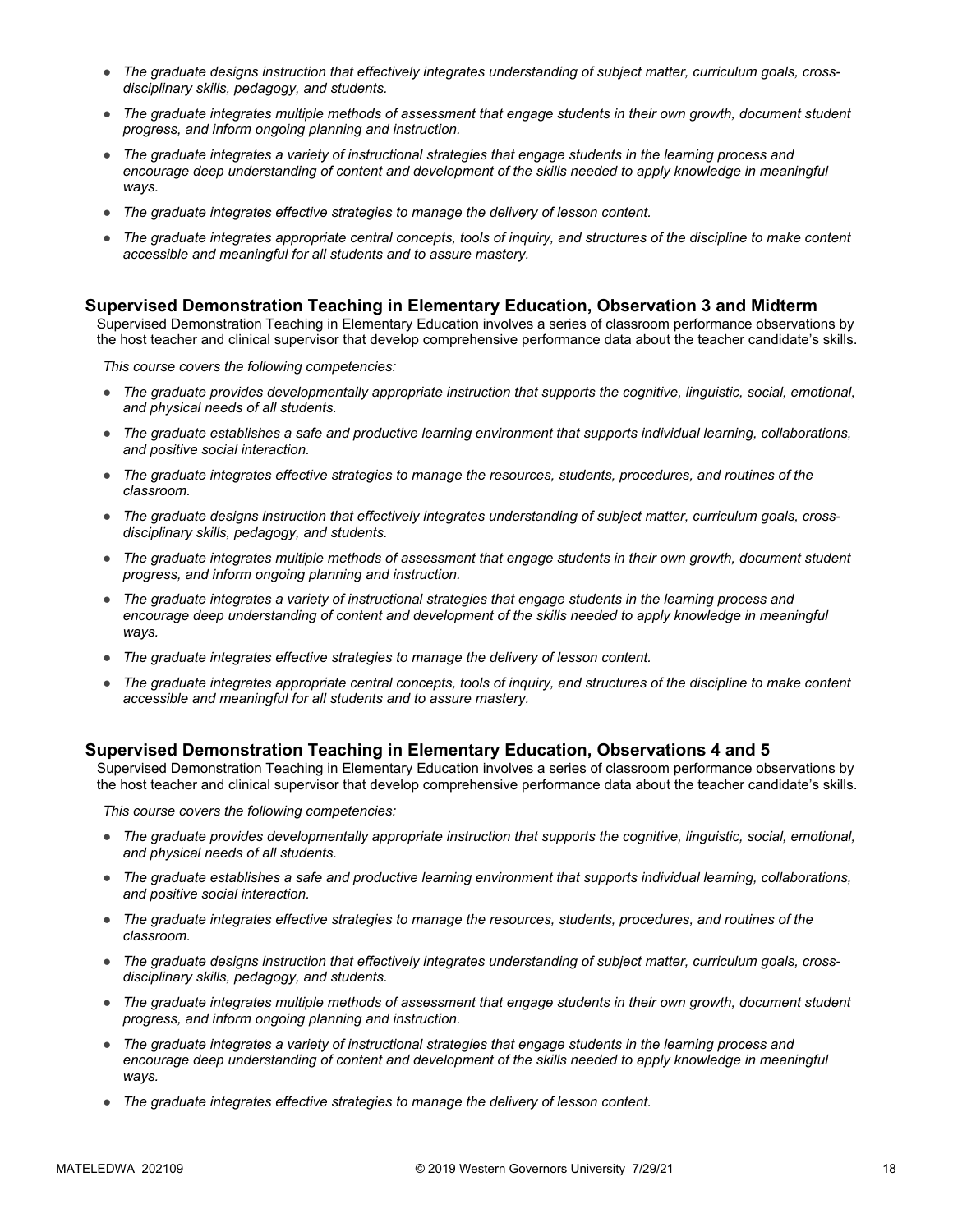● *The graduate integrates appropriate central concepts, tools of inquiry, and structures of the discipline to make content accessible and meaningful for all students and to assure mastery.*

#### **Supervised Demonstration Teaching in Elementary Education, Observation 6 and Final**

Supervised Demonstration Teaching in Elementary Education involves a series of classroom performance observations by the host teacher and clinical supervisor that develop comprehensive performance data about the teacher candidate's skills.

*This course covers the following competencies:*

- *The graduate provides developmentally appropriate instruction that supports the cognitive, linguistic, social, emotional, and physical needs of all students.*
- *The graduate establishes a safe and productive learning environment that supports individual learning, collaborations, and positive social interaction.*
- *The graduate integrates effective strategies to manage the resources, students, procedures, and routines of the classroom.*
- *The graduate designs instruction that effectively integrates understanding of subject matter, curriculum goals, crossdisciplinary skills, pedagogy, and students.*
- *The graduate integrates multiple methods of assessment that engage students in their own growth, document student progress, and inform ongoing planning and instruction.*
- *The graduate integrates a variety of instructional strategies that engage students in the learning process and encourage deep understanding of content and development of the skills needed to apply knowledge in meaningful ways.*
- *The graduate integrates effective strategies to manage the delivery of lesson content.*
- *The graduate integrates appropriate central concepts, tools of inquiry, and structures of the discipline to make content accessible and meaningful for all students and to assure mastery.*

#### **Teacher Performance Assessment in Elementary Education**

The Teacher Performance Assessment course is a culmination of the wide variety of skills learned during your time in the Teachers College at WGU. In order to be a competent and independent classroom teacher, you will showcase a collection of your content, planning, instructional, and reflective skills in this professional assessment.

*This course covers the following competencies:*

- *The graduate evaluates the teaching context to accommodate student differences to plan for instruction and assessment.*
- *The graduate plans learning environments that support individual learning, collaboration, and positive social interaction.*
- *The graduate plans comprehensive learning segments of instruction and assessment that align with standards and the needs of students.*
- *The graduate applies instructional strategies that promote learning, engage students, and provide differentiated instruction.*
- *The graduate integrates strategies to develop academic language that facilitates effective student participation and engagement in learning.*
- *The graduate utilizes assessment data to profile student learning, communicate information about student progress and achievement, and guide and modify instruction.*
- *The graduate evaluates teaching experiences including the planning and implementing of curriculum and instruction through ongoing reflection.*

#### **Professional Portfolio**

Professional Portfolio requires candidates to create an online teaching portfolio that demonstrates professional beliefs, growth, and effective teaching practices from the Demonstration Teaching experience. The portfolio includes reflective essays (educational beliefs, professional growth, and collaboration with stakeholders) and professional artifacts (resume and artifacts with commentary on academic language, systems of student support, education technology, and professional communication with families) developed and acquired during Demonstration Teaching.

*This course covers the following competencies:*

● *The graduate recommends improvements for instruction and professional practice through personal reflection.*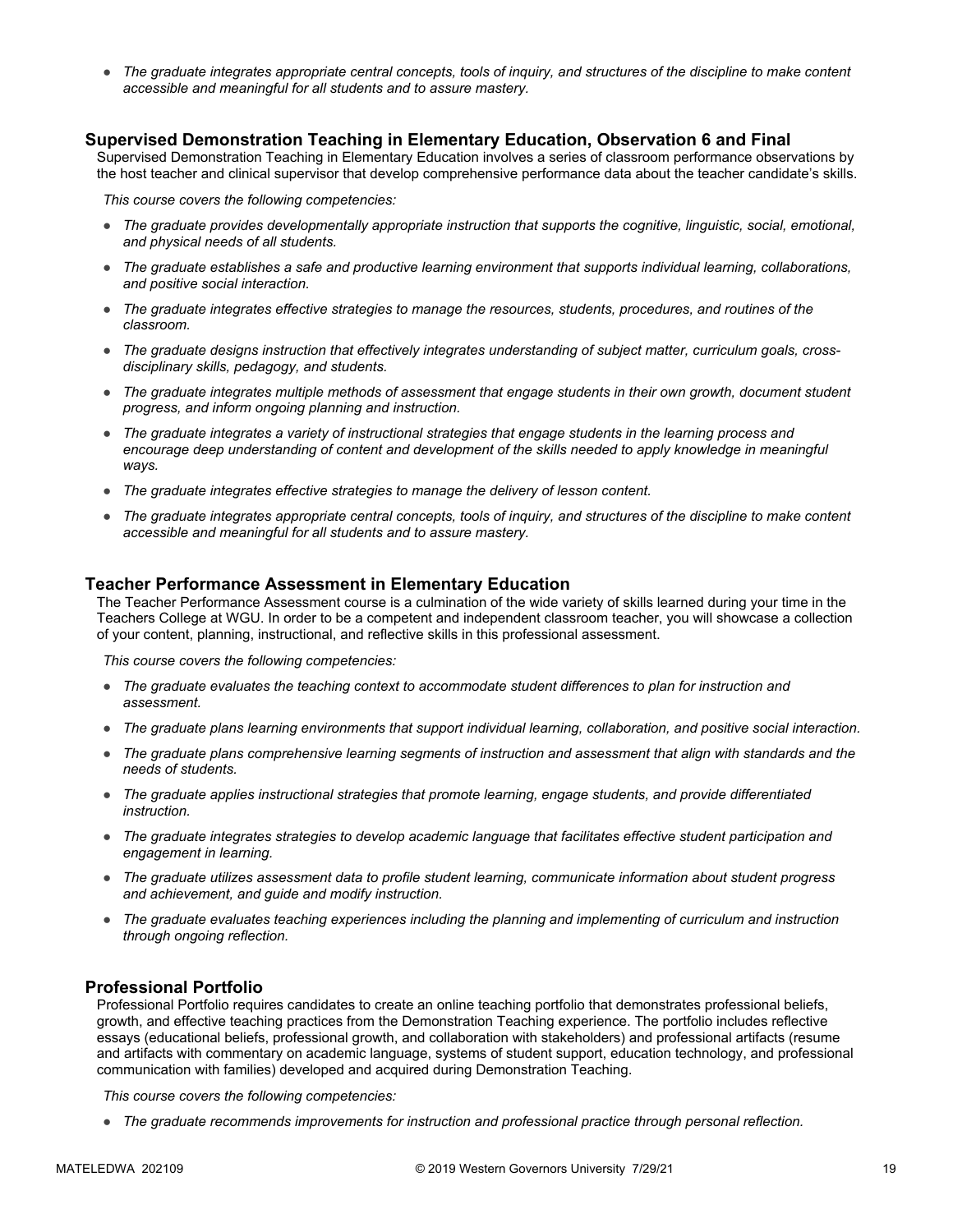- *The graduate integrates technology into classroom learning experiences to enhance student learning and monitor academic progress.*
- *The graduate demonstrates ethical responsibilities and appropriate teaching dispositions, including those outlined in the Western Governors University Teachers College Code of Ethics.*
- *The graduate recommends strategies that support the development of academic language for all students.*
- *The graduate integrates a variety of strategies and resources to differentiate instruction and meet the needs of diverse learners.*
- *The graduate develops appropriate plans for professional growth in subject matter knowledge and pedagogical skills, including habits and skills of continual inquiry and learning.*

#### **Cohort Seminar**

Cohort Seminar provides mentoring and supports teacher candidates during their demonstration teaching period by providing weekly collaboration and instruction related to the demonstration teaching experience. It facilitates their demonstration of competence in becoming reflective practitioners, adhering to ethical standards, practicing inclusion in a diverse classroom, exploring community resources, building collegial and collaborative relationships with teachers, and considering leadership and supervisory skills.

- *The graduate demonstrates the ability to positively impact student learning through work samples, student artifacts, assessment results, and reflection.*
- *The graduate recommends improvements for instruction and professional practice through personal reflection.*
- *The graduate demonstrates ethical responsibilities and appropriate teaching dispositions, including those outlined in the Western Governors University Teachers College Code of Ethics.*
- *The graduate recommends strategies for effectively collaborating with colleagues, parents, and community professionals to support student development, learning, and well being.*
- *The graduate selects community resources that support students' non-instructional needs in and out of the classroom.*
- *The graduate recommends strategies that support the development of academic language for all students.*
- *The graduate integrates a variety of strategies and resources to differentiate instruction and meet the needs of diverse learners.*
- *The graduate recommends effective strategies to maintain high levels of student engagement.*
- *The graduate recommends best practices for classroom management, effective transitions, and pacing to maximize instructional time.*
- *The graduate develops appropriate plans for professional growth in subject matter knowledge and pedagogical skills, including habits and skills of continual inquiry and learning.*